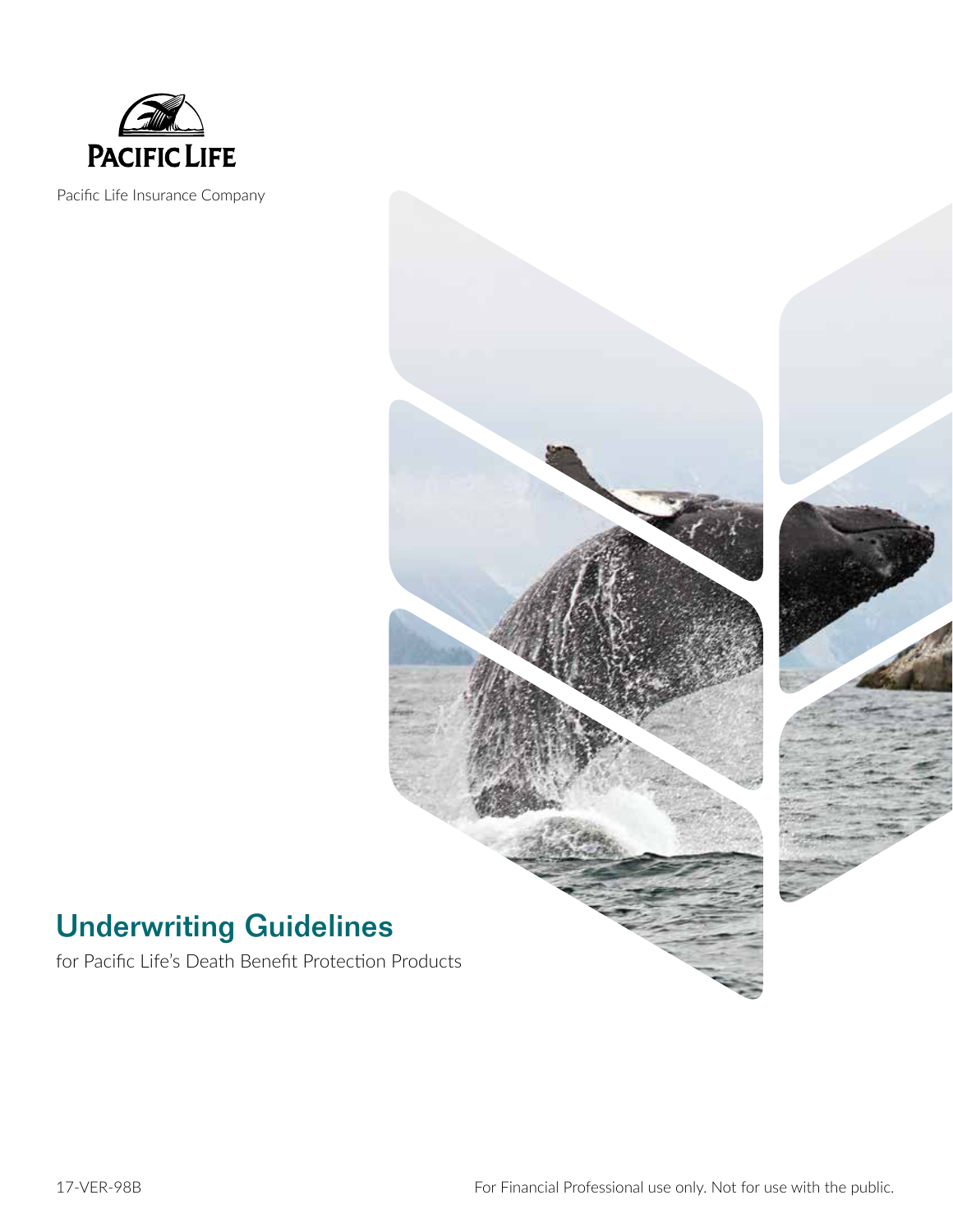# Table of Contents

| 2 <sup>1</sup> |                                                              |  |
|----------------|--------------------------------------------------------------|--|
|                |                                                              |  |
|                |                                                              |  |
| $\mathbf{3}$   |                                                              |  |
|                |                                                              |  |
|                | Underwriting Class Criteria: Ages 65+ (with build chart)  14 |  |
| $\overline{4}$ |                                                              |  |
|                |                                                              |  |
| 5 <sub>5</sub> |                                                              |  |
| 6 <sup>1</sup> |                                                              |  |
|                |                                                              |  |
|                |                                                              |  |
|                | Temporary Insurance Application and Agreement (TIAA)30       |  |
|                |                                                              |  |

The primary purpose of life insurance is to protect the policy beneficiaries from the adverse financial consequences of the insured's death. PL PROMISE TERM Level Premium Term Life Insurance (Policy Form #P16LYT or ICC16 P16LYT and S16LYT10, S16LYT15, S16LYT20, S16LYT25, or S16LYT30, based on level premium period chosen and state of policy issue), or PL BREEZE TERM Level Premium Term Life Insurance (Policy Form #P16LYT or ICC16 P16LYT and S19BC1T10, S19BC1T15, S19BC1T20, S19BC1T25, and S19BC1T30, based on level premium period chosen and state of policy issue) – depending on distribution channel. PL PROMISE GUL No-Lapse Guarantee Universal Life Insurance. Policy Form #P18PRUL and S18PRUL or ICC18 P18PRUL and ICC18 S18PRUL, based on state of policy issue.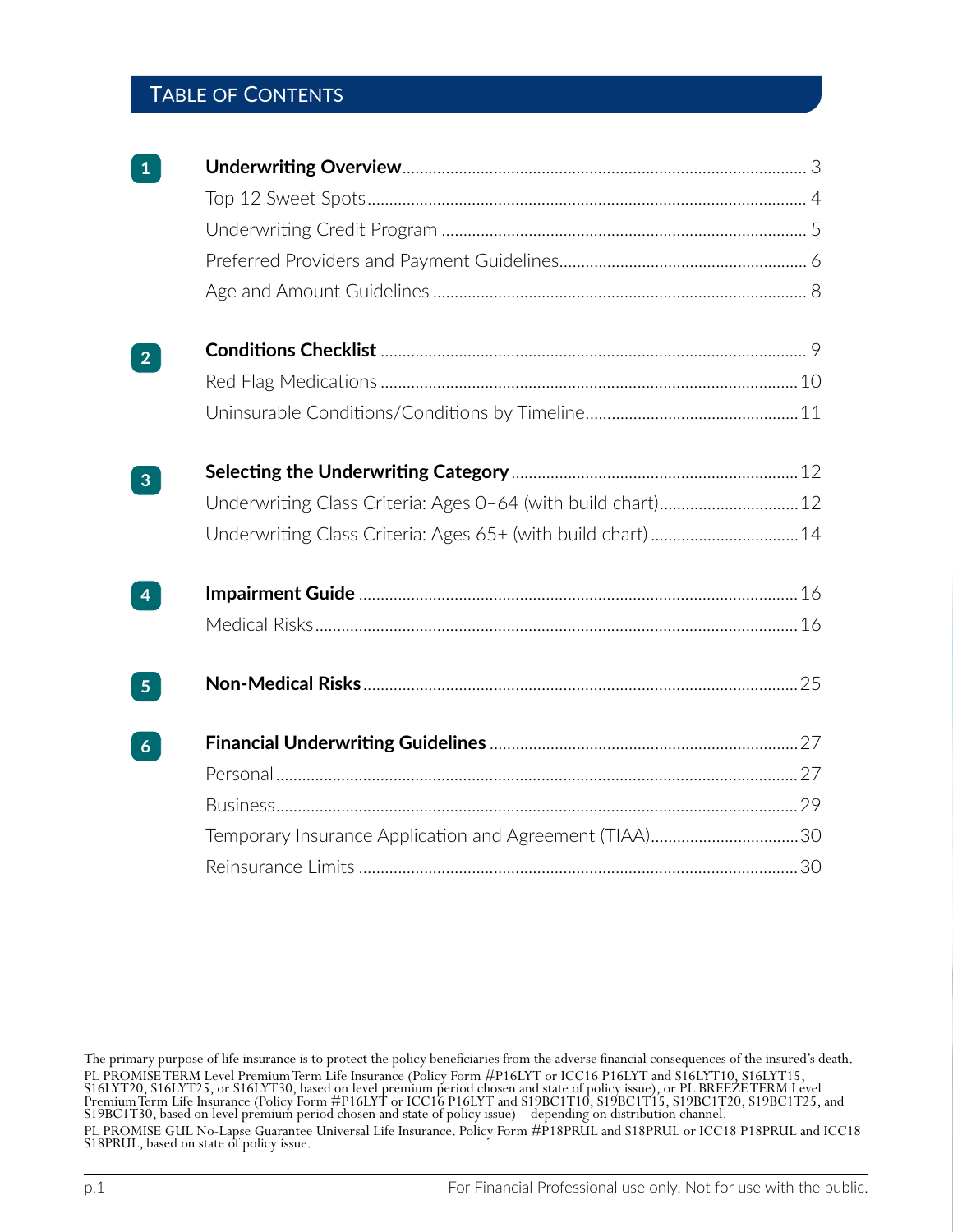**1**

The primary purpose of life insurance is to protect the policy beneficiaries from the adverse financial consequences of the insured's death. Financial protection is important to your clients, as is your ability to help ensure your client's application and underwriting process goes smoothly.

This guide provides insights into the clear, consistent underwriting methodology we use. We focus on the most meaningful factors to give you:

- More personalized evaluations Quicker turnaround
- More competitive offers • Fewer requirements
- 
- 

• More consistent decisions

#### **Clear, Consistent Communication**

Our goal is to provide better customer service and help ensure a higher placement ratio through focused communication that helps you understand our competitive position. Our strategy to improve the information you receive at every step of the application process is unfolding rapidly.



Life insurance is subject to underwriting and approval of the application and may incur monthly policy charges.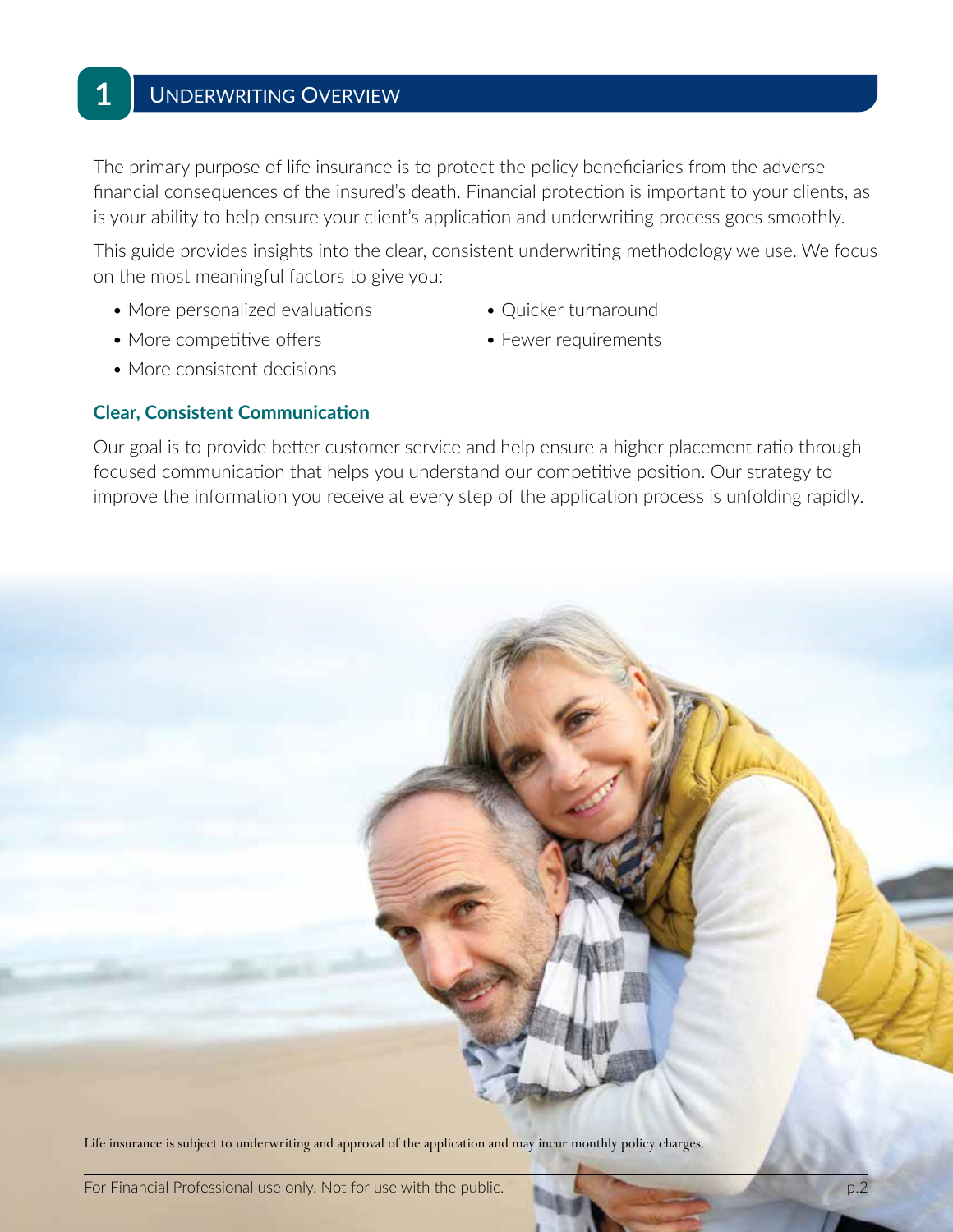# **Top 12 Sweet Spots**

Life is sweeter by the dozen. With Pacific Life, your applicant may qualify for preferred premium classes for conditions that other carriers may designate as a standard premium class. Discover our sweet spots in the following underwriting conditions.

#### **Aggressive Guidelines For Better Than Standard Rate Classes**

| 1 Build          | Ages 0-64 with Body Mass Index (BMI) $\leq$ 33, Ages 65+ with BMI $\leq$ 35.  |
|------------------|-------------------------------------------------------------------------------|
|                  | <b>2 Total Cholesterol</b> Treated or untreated total cholesterol of 150-300. |
| 3 Blood Pressure | Treated or untreated.                                                         |

#### **Preferred Rate Classes May Be Available**

| 4 Depression or<br>Anxiety | Preferred available for mild to moderate depression or anxiety with stability<br>on up to 2 medications (cannot be 3rd line drugs or antipsychotics) with<br>limited time off work and no hospitalizations or electroconvulsive therapy<br>(ECT).                                                                                                                         |
|----------------------------|---------------------------------------------------------------------------------------------------------------------------------------------------------------------------------------------------------------------------------------------------------------------------------------------------------------------------------------------------------------------------|
| 5 Sleep Apnea              | Preferred available for Mild Sleep Apnea (Apnea-Hypopnea Index (AHI) or<br>Respiratory Disturbance Index (RDI) of 10-30 and oxygen saturation better<br>than 80%).<br>Moderate/Severe Sleep Apnea may be preferred with successful treatment<br>of 2 years or longer, including Continuous Positive Airway Pressure (CPAP)<br>therapy.                                    |
| 6 Asthma                   | Preferred available for mild to moderate asthma (exercise induced,<br>seasonal, etc.) with less than 2 attacks per week, treated with preventive<br>oral bronchodilators (e.g. Singulair, Accolate) or self-administered inhaled<br>bronchodilator and/or inhaled steroids. Stable with no Chronic Obstructive<br>Pulmonary Disease (COPD), smoking, or hospitalizations. |
| 7 Rheumatoid<br>Arthritis  | Preferred available for a) Ankylosing Spondylitis issue ages 18 and older<br>and b) Psoriatic Arthritis with no extra-articular system disease and<br>remission for 2 years. Treated with Non-Steroidal Anti-Inflammatory Drugs<br>(NSAIDs) only and minimal spinal deformity.                                                                                            |
|                            | Select/Standard available for Rheumatoid Arthritis with no extra-systemic<br>disease (e.g. lung, heart) or evidence of autoimmune disease. Treated with<br>NSAIDs only with stability for at least 2 years. Joint involvement must be<br>limited with mild disability at worst.                                                                                           |

*(cont. on next page)*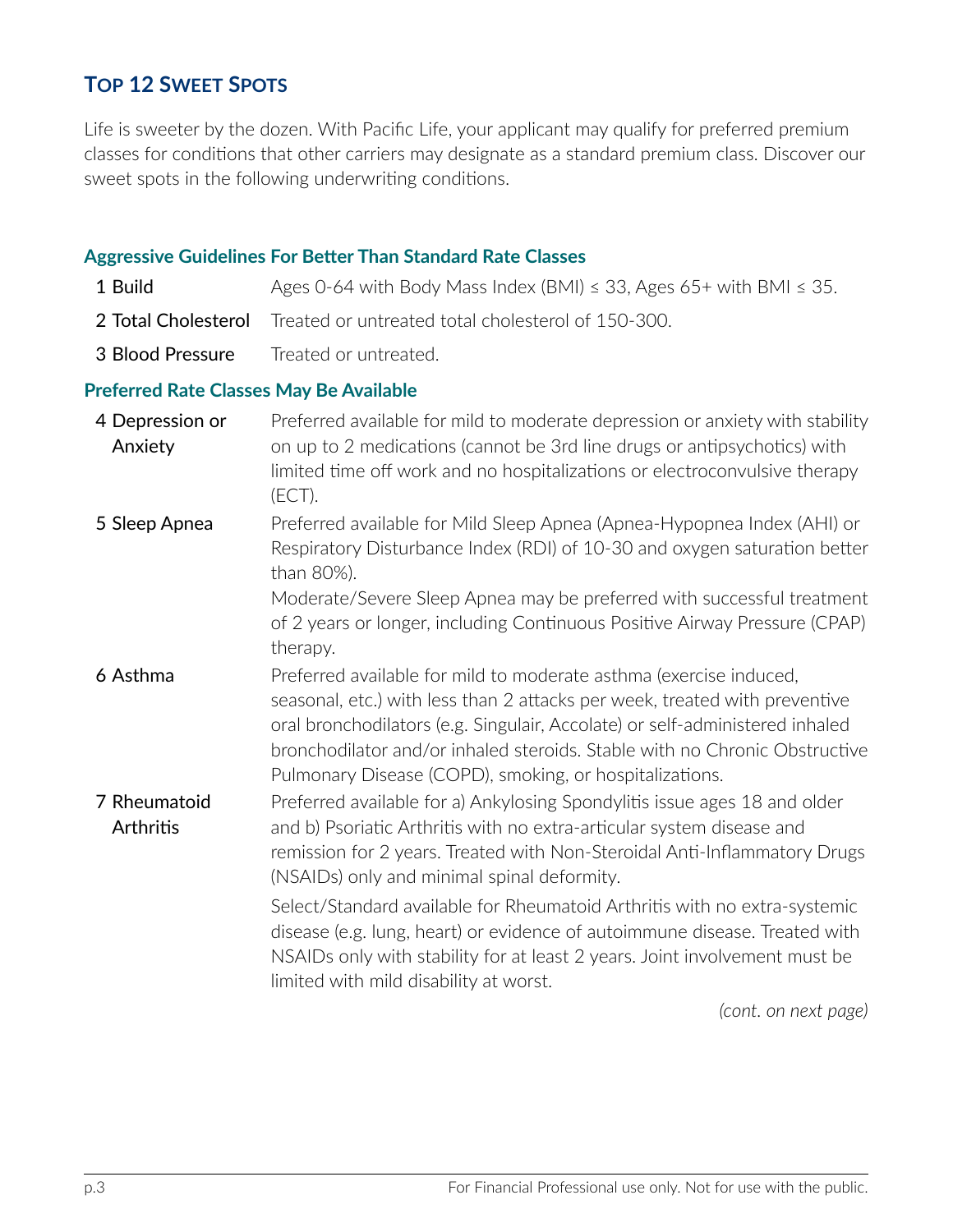## Top 12 Sweet Spots *(cont.)*

| 8 Gastrointestinal<br><b>Disorders</b> | <b>Ulcerative Proctitis-Preferred available when limited to rectum and</b><br>sigmoid colon for at least 3 years, normal weight, and treatment<br>limited to rectal administration of steroid/salicylate preparations or oral<br>sulfasalazine/salicylate drugs only. No extra-intestinal disease (e.g. liver,<br>joints, skin) and no dysplasia. |
|----------------------------------------|---------------------------------------------------------------------------------------------------------------------------------------------------------------------------------------------------------------------------------------------------------------------------------------------------------------------------------------------------|
|                                        | Crohn's Disease-Select/Standard available with minor symptoms, no<br>steroid use for at least 5 years, and gastrointestinal involvement limited to<br>distal ileum and/or colon, no dysplasia, and no extra-intestinal disease (e.g.<br>liver, joints, skin).                                                                                     |
|                                        | <b>Ulcerative Colitis-Select/Standard available with mild symptoms and</b><br>gastrointestinal involvement limited to colon and distal ileum. No<br>dysplasia, no extra-intestinal disease (e.g. liver, joints, skin), and no steroid<br>or other oral chemotherapy or biologic drug use for at least 5 years.                                    |
| 9 Recreational<br><b>Scuba Diving</b>  | Preferred available for diving up to 100 feet. Standard available for diving of<br>101-125 feet. No significant medical history and no high risk activities such<br>as cave or wreck diving.                                                                                                                                                      |
| 10 Foreign Travel                      | Preferred available for travel up to 4 consecutive weeks                                                                                                                                                                                                                                                                                          |
| 11 Military<br>Individuals             | No exclusion for military duty. We only rate for hazardous duty (e.g.<br>demolition expert). Maximum amount that can be considered is $$1$ million.                                                                                                                                                                                               |
| 12 Aviation                            | Preferred without a flat extra available for private pilots who hold an<br>instrument flight rating (IFR), fly 26-150 hours per year (personal pleasure<br>flying, no business flying for pay), and are between issue ages 20 and 70.                                                                                                             |

# **Underwriting Credits, Best Offer First**

All cases are automatically evaluated for an underwriting credit, which means your clients will always get our best offer first. If an underwriting credit applies, your client may benefit from an improvement of up to one premium class.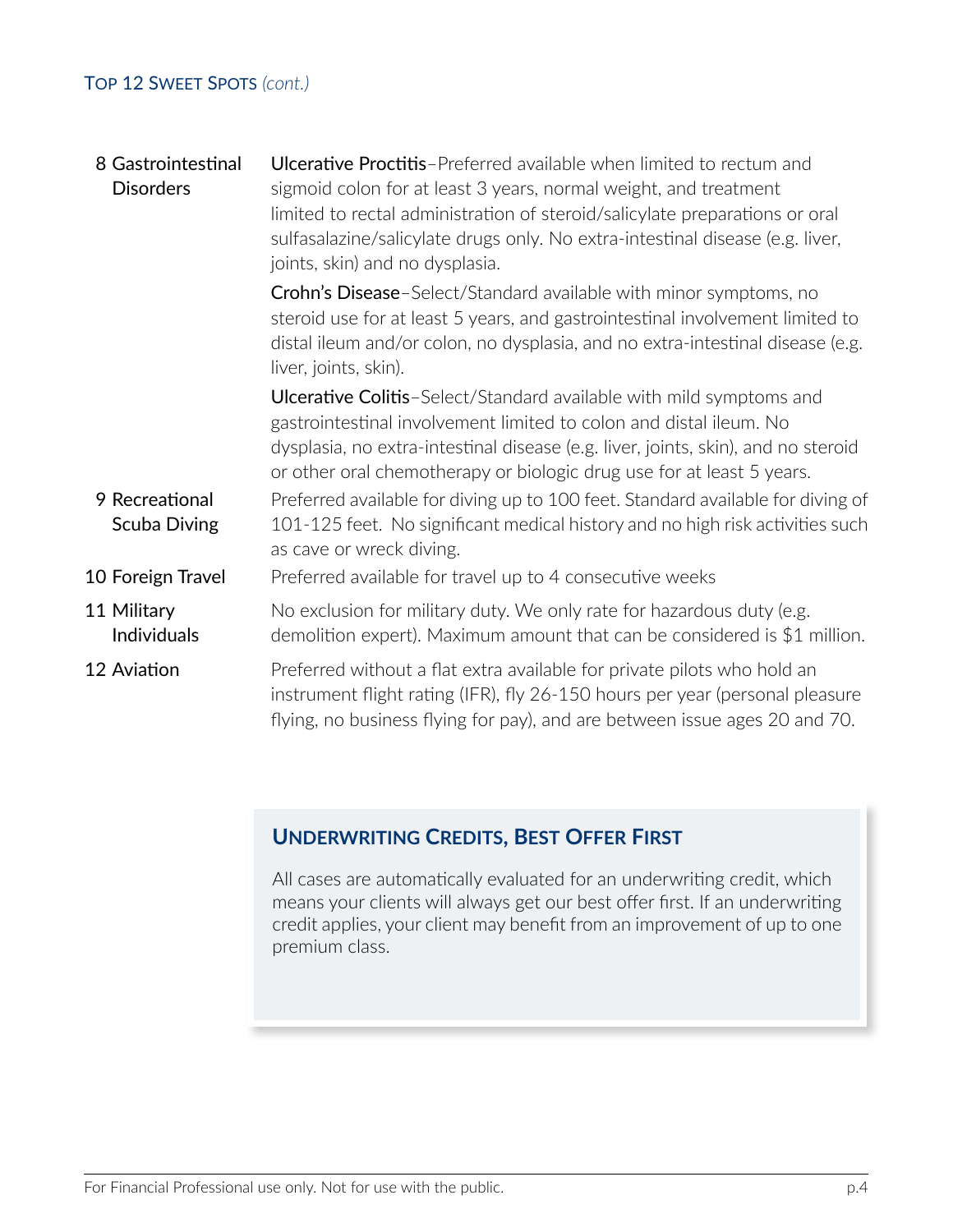## **Preferred providers and payment guidelines**

American Para Professional Systems, Inc. (APPS) 800 727.2101 • Pacific Life will make direct payments ExamOne® 800 768.2056

## **Attending Physician Statement (APS)**

ExamOne 800 768.2056 Express Imaging Services (EIS) 888 846.8804 JetStream APS 888 233.8015 Parameds.Com (PDC) 718 575.2000 ReleasePoint 800 999.9589

## **Laboratory Services**

Clinical Reference Lab (CRL) ExamOne (LabOne)

# **Paramedical Exams Important Payment Guidelines**

- only to the medical requirement providers that are contracted with Pacific Life (refer to accompanying Preferred Provider list).
- Producers or firms choosing to use medical requirement fulfillment vendors not included on the list of Preferred Providers will do so pursuant to their own business arrangements.
- Upon receipt of a request for reimbursement of fees associated with an APS from a non-preferred provider, Pacific Life will reimburse the expense up to \$100. Refer to FAQs for additional details.

# **Frequently Asked Questions**

## 1. How do I order an Inspection or Motor Vehicle Report (MVR)?

• These requirements are ordered by Pacific Life upon receipt of the application. There is no action necessary by the firm or producer.

# 2. Will Pacific Life pay for medical requirement fulfillment services arranged by a firm or producer?

Yes, if the following two conditions are met:

- The requirements are ordered to meet Pacific Life underwriting guidelines, and
- The requirements have been received in connection with the underwriting of a formal Pacific Life life insurance application.

*Note: Pacific Life will make direct payments only to the medical requirement fulfillment providers that are contracted with Pacific Life and included on the list of Preferred Providers. Review answer to Question 4 for additional details.*

## 3. Will Pacific Life share a copy of the APS with the firm or producer?

Yes, Pacific Life will share a copy of the APS with the firm, but not a producer. The firm must contact Pacific Life within 90 days of the application received date at the home office. However, if the case is declined or closed, the APS will only be released up to two weeks after the decline or close date.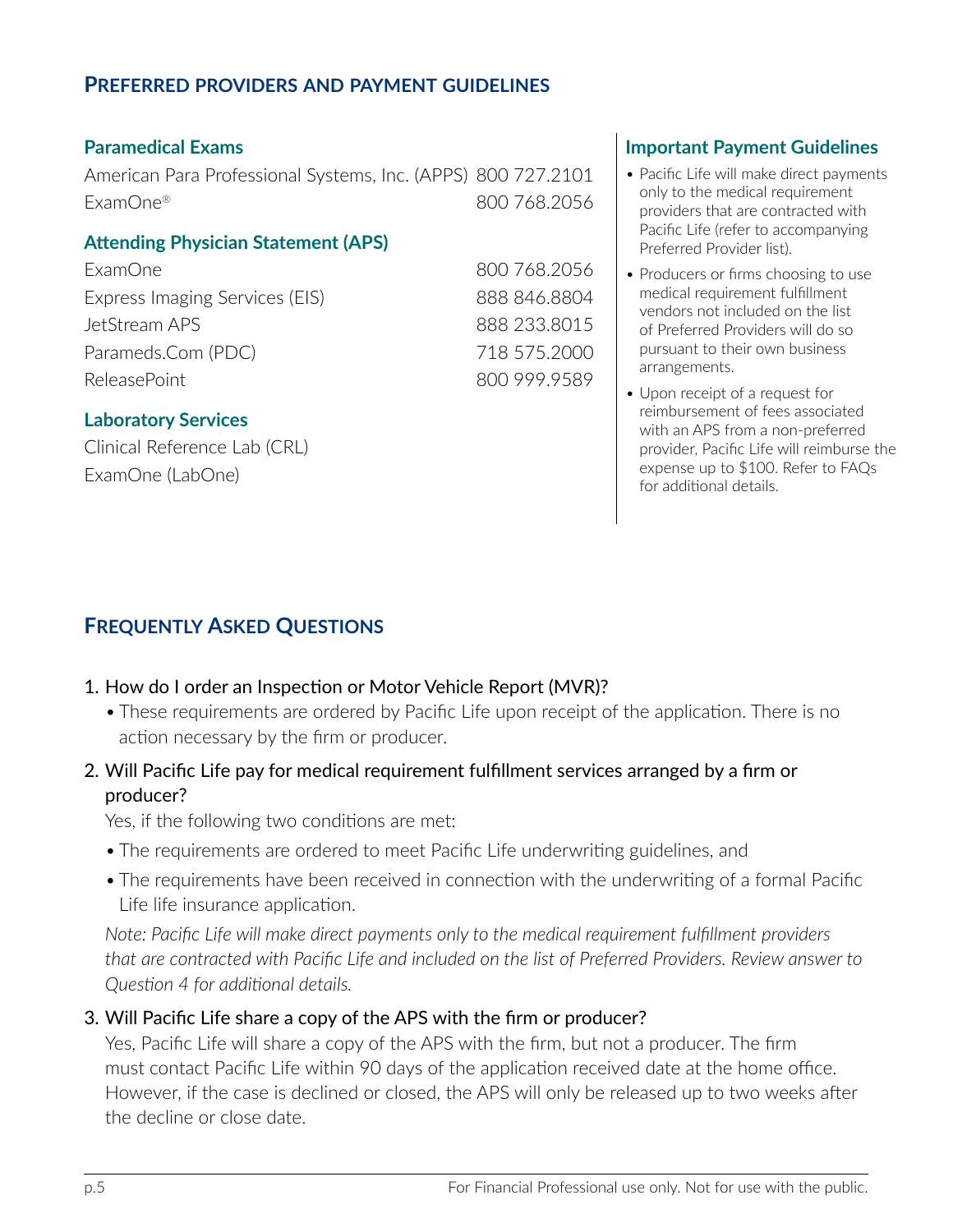# **Frequently Asked Questions** *continued*

#### 4. Will Pacific Life reimburse a producer or firm for APS fees?

As noted in Question 2, Pacific Life will pay for underwriting requirements that are required by us and have been received in connection with the underwriting of a formal Pacific Life life insurance application with the following exceptions:

- Producers or firms that choose to use a medical requirement fulfillment provider that is not one of Pacific Life's Preferred Providers will do so pursuant to their own business arrangements.
- Upon receipt of a request for reimbursement of APS fees associated with medical requirements arranged by a producer or firm from a non-preferred provider and proof of payment, Pacific Life will reimburse the producer or firm for such expenses up to a maximum of \$100.00.

#### 5. Will Pacific Life accept a paramedical exam from a non-preferred provider?

Paramedical services performed by non-preferred providers are subject to approval from a Pacific Life underwriter. If approved, reimbursement of fees will be subject to rates and standards deemed acceptable to Pacific Life. In addition, the exam cannot be performed by the Primary Care Physician (PCP).

#### 6. How should a reimbursement request be submitted?

Submit your requests for reimbursements and include a copy of the invoice and proof of payment. Submit a completed W-9 form, if it is your first reimbursement request. You may submit your reimbursement requests via email to: **APSFeeApproval@PacificLife.com.**

Most reimbursements requests are processed within 30 days from the time Pacific Life receives the request, formal application, and medical requirements. If you have additional questions, please contact APSFeeApproval@PacificLife.com.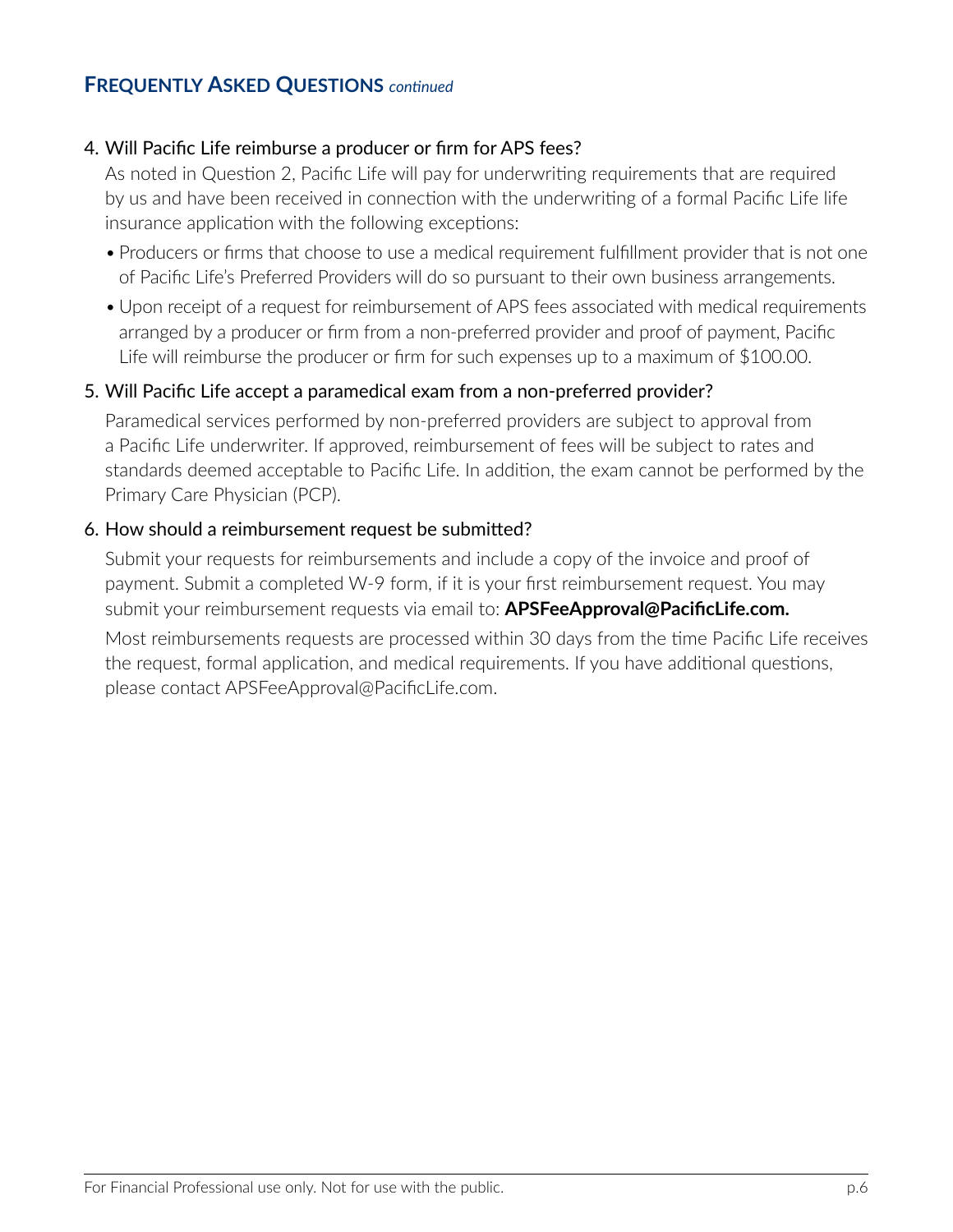#### **Definitions**

#### **Age and Amount Guidelines**

(Age defined by nearest birthday)

| APS:   | Attending Physician Statement FCA: |            | <b>Functional Cognitive Assessment</b> |
|--------|------------------------------------|------------|----------------------------------------|
| BLOOD: | <b>Blood Profile</b>               |            | (Senior Supplemental Exam)             |
| DBS:   | Dried Blood Spot                   | HOS:       | Home Office Specimen                   |
| EKG:   | Electrocardiogram                  | IR:        | Inspection Report                      |
|        |                                    | NT-ProBNP: | Natriuretic Peptide Test               |

| <b>AGES</b>                         | $0 - 17$                                                                                                  | 18-40                                                                | 41-50                                                                | $51 - 60$                                                            | 61-70                                                                           | $71+$                                                                                                 |
|-------------------------------------|-----------------------------------------------------------------------------------------------------------|----------------------------------------------------------------------|----------------------------------------------------------------------|----------------------------------------------------------------------|---------------------------------------------------------------------------------|-------------------------------------------------------------------------------------------------------|
| $$0$ to<br>\$99,999                 | Non-Med                                                                                                   | Paramed<br><b>HOS</b><br>Blood                                       | Paramed<br><b>HOS</b><br>Blood                                       | Paramed<br><b>HOS</b><br>Blood                                       | Paramed<br><b>HOS</b><br>Blood<br>$APS1$ (age 66+)                              | Paramed<br><b>HOS</b><br>Blood/NT-ProBNP<br>APS <sup>1</sup><br>FCA <sup>2</sup>                      |
| \$100,000 to<br>\$250,000           | Non-Med                                                                                                   | Paramed<br><b>HOS</b><br>Blood                                       | Paramed<br><b>HOS</b><br>Blood                                       | Paramed<br><b>HOS</b><br>Blood                                       | Paramed<br><b>HOS</b><br>Blood<br>APS <sup>1</sup>                              | Paramed<br><b>HOS</b><br>Blood/NT-ProBNP<br>APS <sup>1</sup><br>FCA <sup>2</sup>                      |
| \$250,001 to<br>\$500,000           | Non-Med                                                                                                   | Paramed<br><b>HOS</b><br>Blood                                       | Paramed<br>HOS<br>Blood                                              | Paramed<br><b>HOS</b><br>Blood                                       | Paramed<br><b>HOS</b><br>Blood/NT-ProBNP<br>APS <sup>1</sup>                    | Paramed<br><b>HOS</b><br>Blood/NT-ProBNP<br>APS <sup>1</sup><br>FCA <sup>2</sup>                      |
| \$500,001 to<br>\$1,000,000         | Paramed<br><b>HOS</b><br>APS                                                                              | Paramed<br><b>HOS</b><br>Blood                                       | Paramed<br><b>HOS</b><br>Blood                                       | Paramed<br><b>HOS</b><br>Blood/NT-ProBNP                             | Paramed<br><b>HOS</b><br>Blood/NT-ProBNP<br>APS <sup>1</sup><br>IR (65+, \$1M)  | Paramed<br><b>HOS</b><br>Blood/NT-ProBNP<br>APS <sup>1</sup><br>IR(S1M)<br>FCA <sup>2</sup>           |
| \$1,000,001 to<br>\$2,000,000       | Paramed<br><b>HOS</b><br><b>APS</b>                                                                       | Paramed<br><b>HOS</b><br>Blood                                       | Paramed<br><b>HOS</b><br>Blood/NT-ProBNP                             | Paramed<br><b>HOS</b><br>Blood/NT-ProBNP                             | Paramed<br><b>HOS</b><br>Blood/NT-ProBNP<br>APS <sup>1</sup><br>$IR(65+)$       | Paramed<br><b>HOS</b><br>Blood/NT-ProBNP<br>APS <sup>1</sup><br>IR.<br>FCA <sup>2</sup>               |
| \$2,000,001 to<br>\$3,000,000       | Paramed<br><b>HOS</b><br>APS<br><b>DBS</b>                                                                | Paramed<br><b>HOS</b><br>Blood                                       | Paramed<br><b>HOS</b><br>Blood/NT-ProBNP                             | Paramed<br><b>HOS</b><br>Blood/NT-ProBNP                             | Paramed<br><b>HOS</b><br>Blood/NT-ProBNP<br>APS <sup>1</sup><br>IR (65+)        | Paramed<br><b>HOS</b><br>Blood/NT-ProBNP<br>APS <sup>1</sup><br>IR.<br>FCA <sup>2</sup>               |
| \$3,000,001 to<br>\$5,000,000       | Paramed<br><b>HOS</b><br><b>APS</b><br><b>DBS</b><br>IR at \$5M                                           | Paramed<br><b>HOS</b><br>Blood<br><b>APS</b><br>IR at \$5M           | Paramed<br><b>HOS</b><br>Blood/NT-ProBNP<br><b>APS</b><br>IR at \$5M | Paramed<br><b>HOS</b><br>Blood/NT-ProBNP<br><b>APS</b><br>IR at \$5M | Paramed<br><b>HOS</b><br>Blood/NT-ProBNP<br>APS <sup>1</sup><br>IR <sup>3</sup> | Paramed<br><b>HOS</b><br>Blood/NT-ProBNP<br>APS <sup>1</sup><br>IR<br>FCA <sup>2</sup>                |
| \$5,000,001 to<br>\$10,000,000      | Paramed<br><b>HOS</b><br>APS<br>DBS<br>IR                                                                 | Paramed<br><b>HOS</b><br>Blood/NT-ProBNP<br>APS<br>IR                | Paramed<br><b>HOS</b><br>Blood/NT-ProBNP<br>APS<br>IR                | Paramed<br><b>HOS</b><br>Blood/NT-ProBNP<br>APS<br>IR.               | Paramed<br><b>HOS</b><br>Blood/NT-ProBNP<br>APS <sup>1</sup><br>IR              | Paramed<br><b>HOS</b><br>Blood/NT-ProBNP<br>APS <sup>1</sup><br>IR.<br>FCA <sup>2</sup>               |
| \$10,000,001<br>and Up <sup>4</sup> | Paramed<br><b>HOS</b><br>Blood/NT-ProBNP<br><b>EKG</b><br><b>APS</b><br>$\ensuremath{\mathsf{IR}}\xspace$ | Paramed<br><b>HOS</b><br>Blood/NT-ProBNP<br><b>EKG</b><br>APS<br>IR. | Paramed<br><b>HOS</b><br>Blood/NT-ProBNP<br><b>EKG</b><br>APS<br>IR  | Paramed<br><b>HOS</b><br>Blood/NT-ProBNP<br><b>EKG</b><br>APS<br>IR  | Paramed<br>HOS<br>Blood/NT-ProBNP<br><b>EKG</b><br>APS <sup>2</sup><br>IR       | Paramed<br><b>HOS</b><br>Blood/NT-ProBNP<br><b>EKG</b><br>APS <sup>1</sup><br>IR.<br>FCA <sup>2</sup> |

The paramed exam, labs, and EKG are valid for up to 12 months for insured's age 70 or less who are approved standard or better. For insured's who are over the age of 70 or are approved substandard, the paramed and labs are valid for 6 months and the EKG is valid for 12 months.

1 For ages 65 and over, the APS must include evidence that the proposed insured visited his/her personal care physician in the 18 months immediately before the date of the application Part I or II, whichever is later.

2 For ages 71 and over, a senior supplemental examiner's report (Functional Cognitive Assessment) from approved vendors will be required during the paramed.

3 An IR is required for ages 61-64 starting at \$5 million. At ages 65+, an IR is required starting at \$1 million.

4 3rd party financial verification is required for all applications over \$10 million. Examples of acceptable 3rd party financial verification include last 2 years of tax returns with all schedules included, balance sheet, profit and loss statement, accountant or estate planning attorney's breakdown of net worth.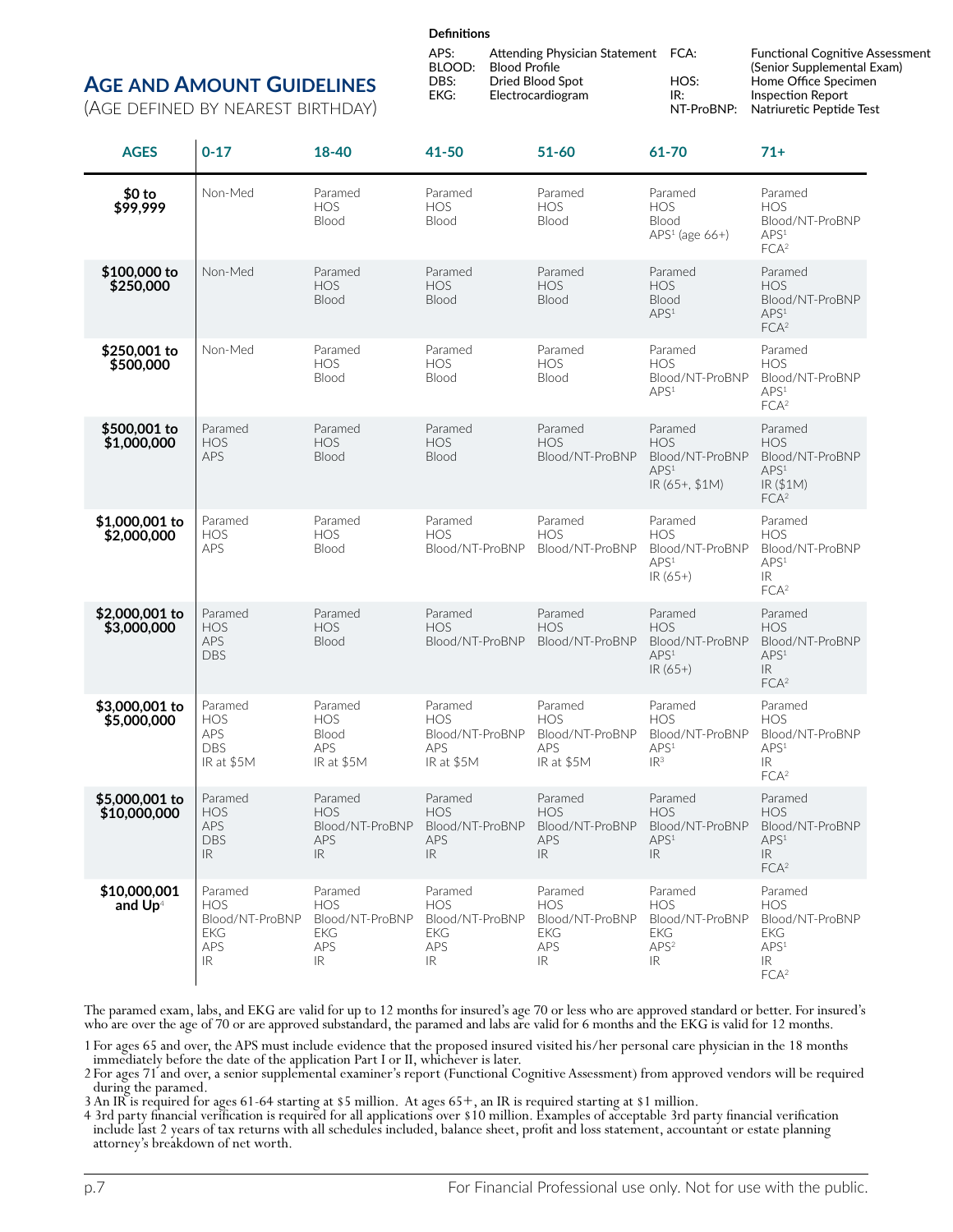# 2 | CONDITIONS CHECKLIST

Your importance to the underwriting process cannot be overstated. Helping identify acceptable risks and qualified applicants will enhance the speed and quality of your clients' underwriting experience. A fully completed, accurate application helps keep the underwriting process as short as possible.

Before quoting an applicant, conduct a quick underwriting conditions pre-qualifying checklist.

#### **Here's what to look for:**

3 Applicants should not be taking medications for conditions that are uninsurable. The applicant cannot have an uninsurable condition. 3 Certain conditions will not be considered if they are within an unacceptable period of time. See pages 10-26 for additional information.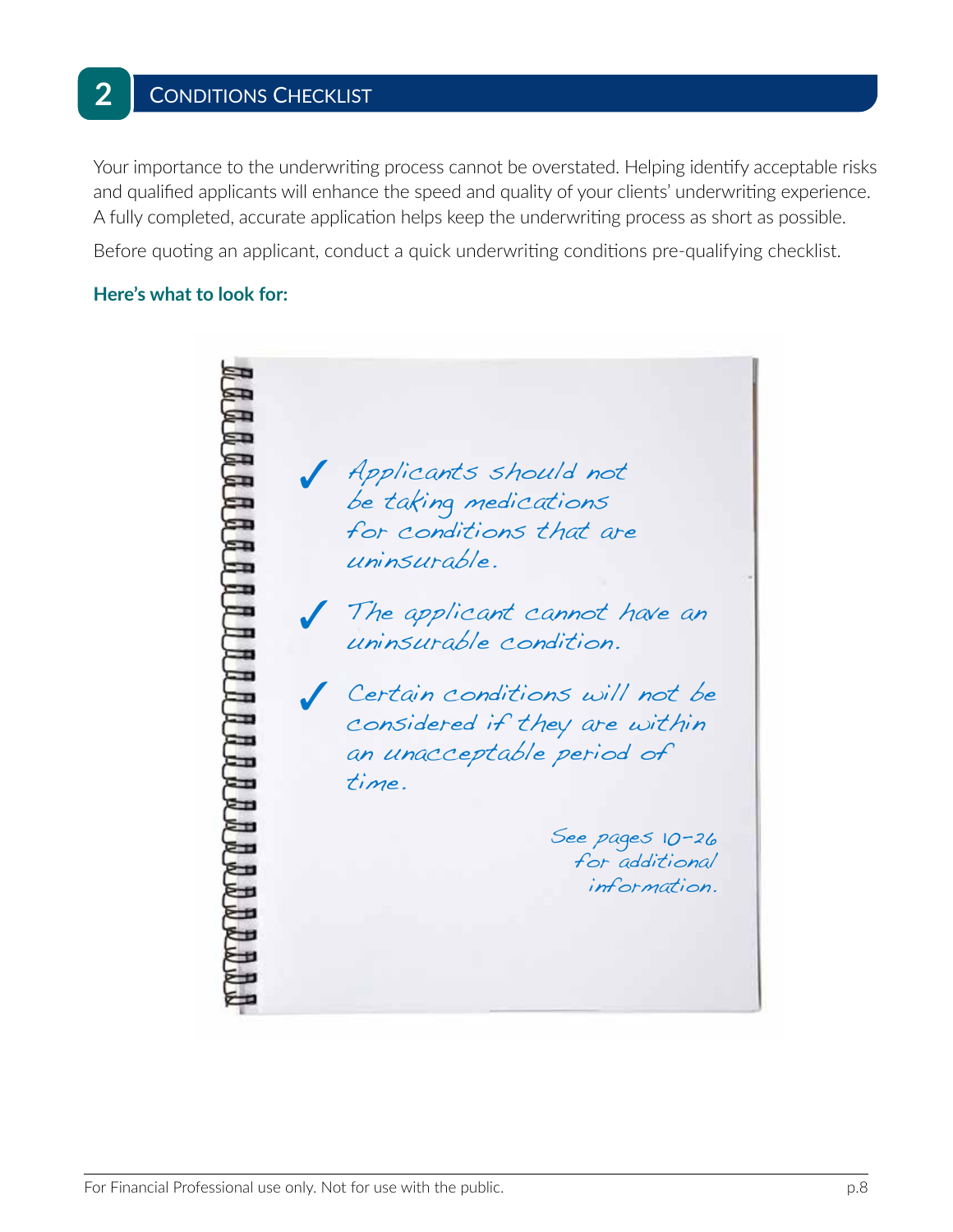# **Red Flag Medications**

The following medications denote a significant underlying disease. It is highly unlikely that we can offer insurance if your client is taking any of the following medications:

| <b>Brand Name</b>      | <b>Generic Name</b>      |
|------------------------|--------------------------|
| Antabuse <sup>®</sup>  | disulfiram               |
| Aranesp®               | darbepoetin alfa         |
| Aricept <sup>®</sup>   | donepezil hcl            |
| Campral®               | acamprosate calcium      |
| Depade <sup>®</sup>    | naltrexone               |
| Epogen <sup>®</sup>    | epoetin alfa             |
| Exelon <sup>®</sup>    | rivastigmine             |
| Flolan <sup>®</sup>    | epoprostenol sodium      |
| Namenda®               | memantine                |
| Procrit®               | epoetin alfa             |
| Razadyne®              | galantamine hydrobromide |
| Remodulin <sup>®</sup> | treprostinil sodium      |
| ReVia <sup>®</sup>     | naltrexone               |
| Suboxone®              | buprenorphine/naloxone   |
| Tracleer <sup>®</sup>  | bosentan                 |
| Ventavis®              | iloprost                 |
| Vivitrol®              | naltrexone               |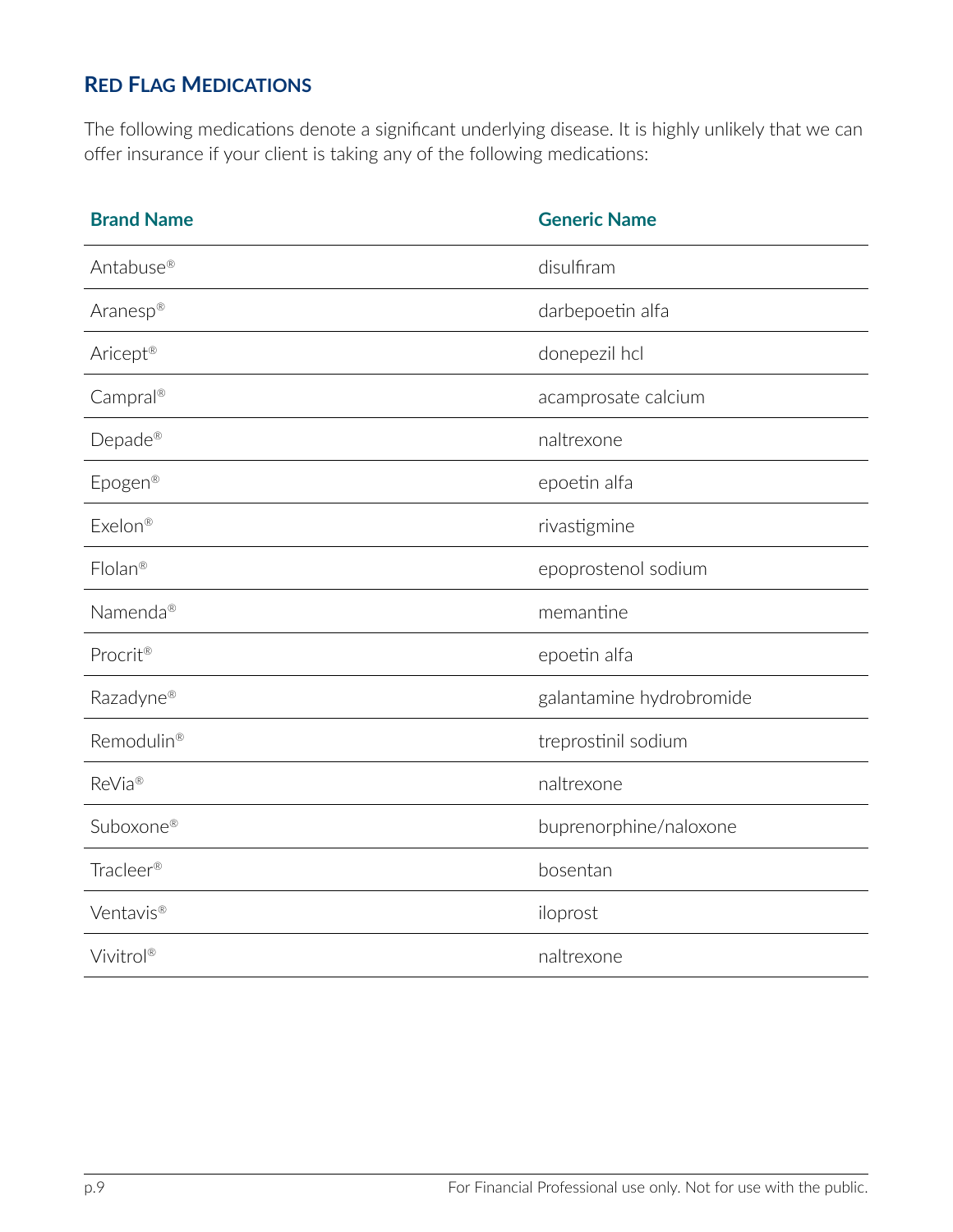# **UNINSURABLE CONDITIONS**

Applications for clients with any of the following impairments should not be submitted.

| <b>Issue</b>                                                                         | <b>Timeline</b>                                                                                |
|--------------------------------------------------------------------------------------|------------------------------------------------------------------------------------------------|
| Abdominal aortic aneurysm corrected surgically                                       | Within past 6 months                                                                           |
| Alcoholism treatment (detoxification and/or inpatient<br>alcohol program)            | Within past 2 years or history of<br>treatment and currently using or<br>used within last year |
| Alzheimer's Disease/dementia                                                         | At any time                                                                                    |
| Bankruptcy (personal), Chapter 7 and 11                                              | Not discharged or discharged<br>< 1 year ago                                                   |
| Cancer treated with chemotherapy or radiation therapy                                | Within 12 months                                                                               |
| Cirrhosis of the liver                                                               | At any time                                                                                    |
| Illegal drug use (other than marijuana)                                              | Within 3 years                                                                                 |
| Driving under the influence (DUI)/Driving while intoxicated<br>(DWI) (more than one) | Within 5 years                                                                                 |
| Gastric/intestinal bypass                                                            | Within 1 year                                                                                  |
| Heart attack                                                                         | Within 6 months                                                                                |
| Heart bypass surgery/Coronary artery bypass grafting (CABG)                          | Within 3 months                                                                                |
| HIV positive                                                                         | At any time                                                                                    |
| Kidney failure/disease, on dialysis                                                  | Currently                                                                                      |
| Lung disorder, on oxygen                                                             | Currently                                                                                      |
| Mental disorder requiring hospitalization                                            | Within 1 year                                                                                  |
| Organ transplant pending or received                                                 | Within 1 year                                                                                  |
| Probation/parole                                                                     | Currently serving<br>or ended $\leq 1$ year ago                                                |
| Pregnant with complications<br>(i.e., toxemia, eclampsia, pre-eclampsia)             | Currently                                                                                      |
| Suicide attempt                                                                      | Within 2 years                                                                                 |
| Stroke/Cerebrovascular accident (CVA)                                                | Within 1 year                                                                                  |
| Valve replacement                                                                    | Within 1 year                                                                                  |

This list is not all inclusive, as other medical conditions and timelines could result in an additional underwriting charge or decline of coverage. If your client has a medical condition not listed here, please refer to the Impairment Guide section for further information.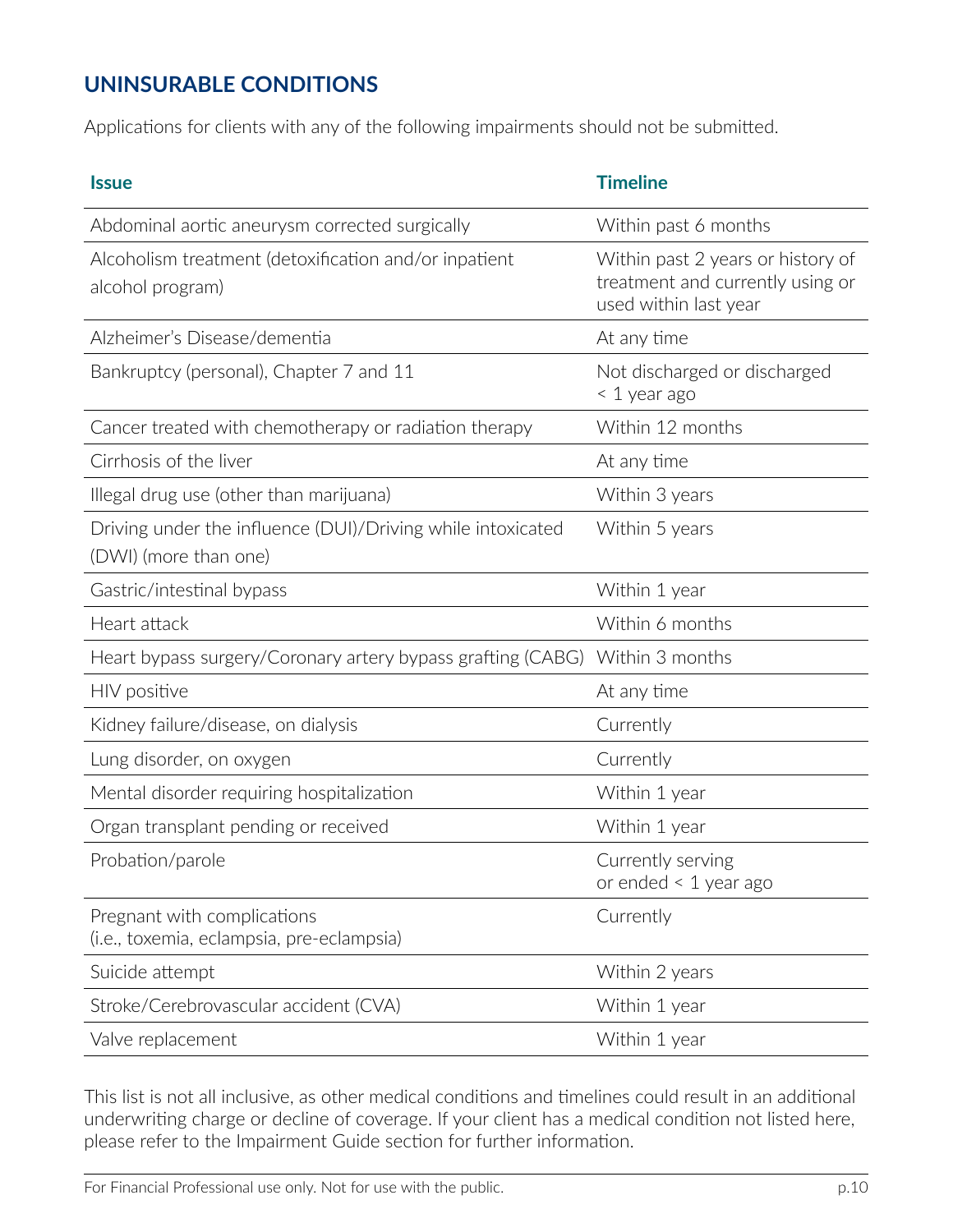# **3** SELECTING THE UNDERWRITING CATEGORY

#### **Underwriting Class Criteria: Ages 0-64**

All applicants must meet specific criteria to qualify for these underwriting classes. Meeting these criteria is not a guarantee that an applicant will qualify for a specific class.

The only Nicotine Use classes available are Preferred and Standard.

|                             |             |                | Weight                |           |                     |
|-----------------------------|-------------|----------------|-----------------------|-----------|---------------------|
| Height (ft)                 | Height (in) | Minimum Weight | <b>Preferred Best</b> | Preferred | Select/<br>Standard |
| 4'10''                      | 58"         | 86             | 143                   | 158       | 167                 |
| 4'11"                       | 59"         | 89             | 148                   | 163       | 173                 |
| 5'0''                       | 60"         | 92             | 153                   | 168       | 179                 |
| 5'1"                        | 61"         | 95             | 158                   | 174       | 185                 |
| 5'2"                        | 62"         | 98             | 164                   | 180       | 191                 |
| 5'3''                       | 63"         | 101            | 169                   | 186       | 197                 |
| 5'4''                       | 64"         | 105            | 174                   | 192       | 204                 |
| $5^\prime 5^{\prime\prime}$ | 65"         | 108            | 180                   | 198       | 210                 |
| 5'6''                       | 66"         | 111            | 186                   | 204       | 216                 |
| 5'7''                       | 67"         | 115            | 191                   | 211       | 223                 |
| 5'8''                       | 68"         | 118            | 197                   | 216       | 230                 |
| 5'9''                       | 69"         | 122            | 203                   | 223       | 236                 |
| $5'10''$                    | 70"         | 125            | 209                   | 229       | 243                 |
| 5'11"                       | 71"         | 129            | 215                   | 236       | 250                 |
| 6'0''                       | 72"         | 132            | 221                   | 242       | 258                 |
| 6'1''                       | 73"         | 136            | 227                   | 250       | 265                 |
| $6'2"$                      | 74"         | 140            | 233                   | 256       | 272                 |
| 6'3''                       | 75"         | 144            | 240                   | 264       | 279                 |
| 6'4''                       | 76"         | 148            | 246                   | 271       | 287                 |
| $6'5"$                      | 77"         | 151            | 253                   | 278       | 295                 |
| 6'6''                       | 78"         | 155            | 259                   | 285       | 302                 |
| 6'7''                       | 79"         | 159            | 266                   | 292       | 310                 |
| $6'8"$                      | 80"         | 164            | 273                   | 300       | 318                 |
| 6'9''                       | 81"         | 168            | 280                   | 307       | 326                 |
| $6'10"$                     | 82"         | 172            | 286                   | 315       | 334                 |
| 6'11"                       | 83"         | 176            | 294                   | 323       | 343                 |

## **Male & Female Age 0-64 Build Chart**

|  | <b>Body Mass Index (BMI)</b> |  |
|--|------------------------------|--|
|  |                              |  |

| Maximum | $\cap$ | $\cap$ | $\sim$ $-$ |
|---------|--------|--------|------------|
|---------|--------|--------|------------|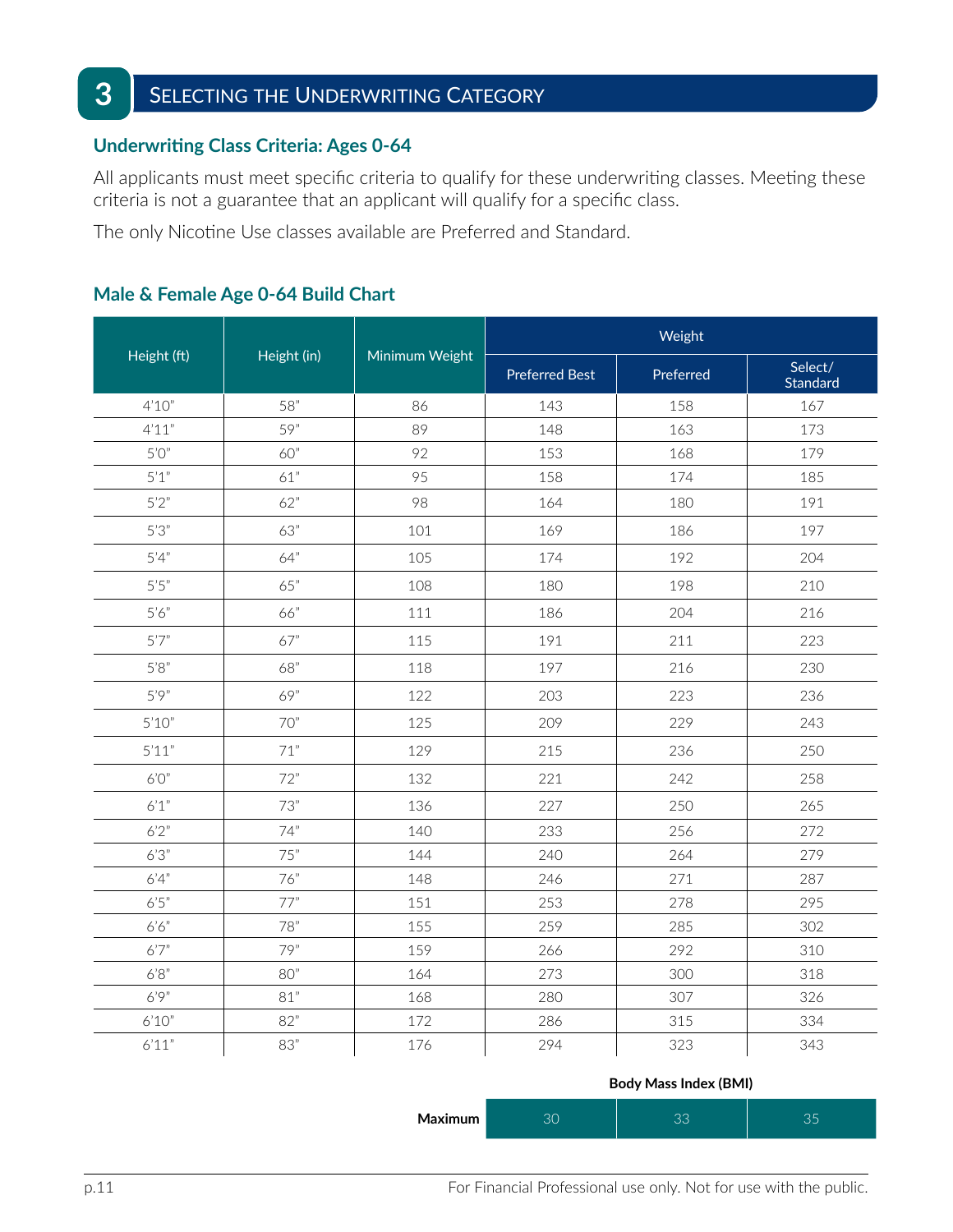# **Underwriting Class Criteria: Ages 0-64**

| <b>Condition</b>                                                                                   |                  | <b>Preferred Best</b>                                                                | <b>Preferred</b>                                                                                  | <b>Select</b>                                                                                     | <b>Standard</b>                                                                             |  |  |
|----------------------------------------------------------------------------------------------------|------------------|--------------------------------------------------------------------------------------|---------------------------------------------------------------------------------------------------|---------------------------------------------------------------------------------------------------|---------------------------------------------------------------------------------------------|--|--|
| <b>Nicotine</b><br>No use of nicotine or nicotine<br>substitutes                                   |                  | In last<br>5 years                                                                   | In last 3 years or<br>may be Nicotine<br>Use class                                                | In last<br>2 years                                                                                | In last 12 months or may<br>be Nicotine Use class                                           |  |  |
|                                                                                                    |                  | is negative                                                                          | Occasional cigar use is considered non-nicotine if 12 or fewer per year and current nicotine test |                                                                                                   |                                                                                             |  |  |
| Alcohol/Substance<br>Abuse<br>No history of or treatment for<br>alcohol or substance abuse         |                  | Ever                                                                                 | In last<br>10 years                                                                               | In last<br>7 years                                                                                | In last<br>5 years                                                                          |  |  |
| Aviation                                                                                           |                  |                                                                                      |                                                                                                   |                                                                                                   | All classes available with flat extra premium (available in most cases) or exclusion rider. |  |  |
| <b>Blood</b><br>Pressure<br>Treated or                                                             | Age<br>$0 - 50$  | 135/85                                                                               | 140/90                                                                                            | 145/90                                                                                            | 150/90                                                                                      |  |  |
| untreated.<br>currently<br>controlled<br>and average<br>readings do<br>not exceed:                 | Age<br>$51 - 64$ | 140/85                                                                               | 145/90                                                                                            | 150/90                                                                                            | 155/90                                                                                      |  |  |
| <b>Cancer History</b><br>Includes all cancers except basal<br>cell carcinoma                       |                  | Not available<br>if any cancer<br>history                                            | Not available<br>if any cancer<br>history                                                         | Not available<br>if any cancer<br>history                                                         | May be available based on specific<br>cancer history                                        |  |  |
| <b>Total Cholesterol</b><br>Treated or untreated                                                   |                  | Underwriting review is required if cholesterol is lower than 150 or greater than 300 |                                                                                                   |                                                                                                   |                                                                                             |  |  |
| Cholesterol/<br>High-density                                                                       | Female           | 4.0                                                                                  | 5.0                                                                                               | 6.0                                                                                               | 7.0                                                                                         |  |  |
| lipoproteins<br>(HDL)<br>Ratio cannot<br>exceed:                                                   | Male             | 4.5                                                                                  | 5.5                                                                                               | 6.5                                                                                               | 7.5                                                                                         |  |  |
| <b>Driving History</b><br>No DWI, DUI, reckless driving,<br>license revocation or suspen-<br>sions |                  | In last<br>5 years                                                                   | In last<br>5 years                                                                                | In last<br>3 years                                                                                | In last<br>2 years                                                                          |  |  |
| <b>Family History</b>                                                                              |                  | No cancer or<br>coronary artery<br>disease in either<br>parent before<br>age 60      | No death from<br>cancer or<br>coronary artery<br>disease in either<br>parent before<br>age 60     | Not more than<br>one death of a<br>parent due to<br>coronary artery<br>disease prior to<br>age 60 |                                                                                             |  |  |
| <b>Hazardous</b><br>Occupation<br>or Avocation                                                     |                  | All classes available (in most cases); however, may require flat extra premium       |                                                                                                   |                                                                                                   |                                                                                             |  |  |
| <b>Personal History</b>                                                                            |                  | No diseases, disorders, or activities that would result in substandard mortality     |                                                                                                   |                                                                                                   |                                                                                             |  |  |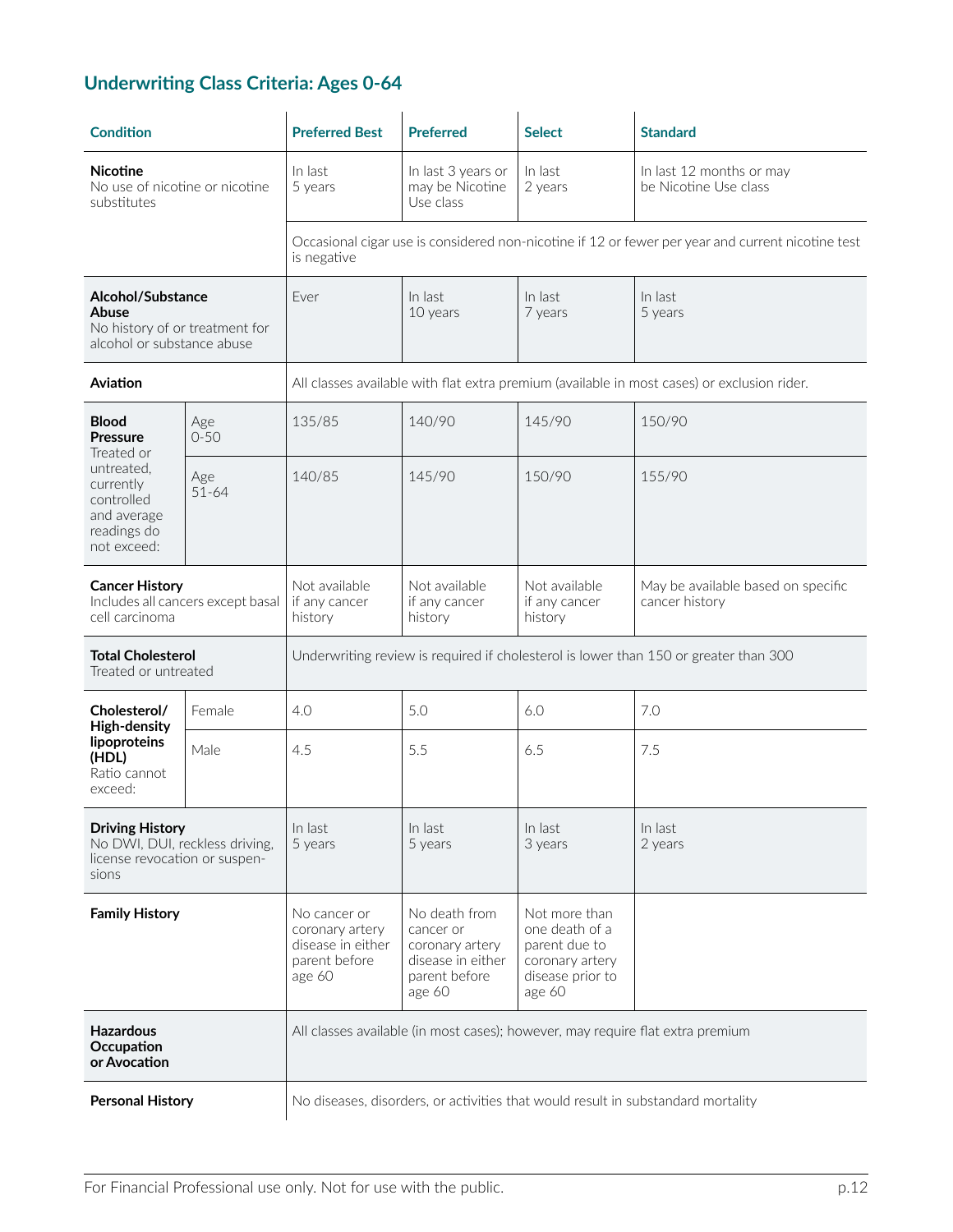## **Underwriting Class Criteria: Ages 65+**

All applicants must meet specific criteria to qualify for these underwriting classes. Meeting these criteria is not a guarantee that an applicant will qualify for a specific class.

The only Nicotine Use classes available are Preferred and Standard.

We will also review functionality (including exercise capacity and mobility), weight change and nutritional status, cognition, social connectivity and degree of independent living.

|             |             |                | Weight                |           |                     |  |
|-------------|-------------|----------------|-----------------------|-----------|---------------------|--|
| Height (ft) | Height (in) | Minimum Weight | <b>Preferred Best</b> | Preferred | Select/<br>Standard |  |
| 4'10''      | 58"         | 86             | 158                   | 167       | 177                 |  |
| 4'11"       | 59"         | 89             | 163                   | 173       | 183                 |  |
| 5'0''       | 60"         | 92             | 168                   | 179       | 189                 |  |
| 5'1"        | 61"         | 95             | 174                   | 185       | 195                 |  |
| 5'2"        | 62"         | 98             | 180                   | 191       | 202                 |  |
| 5'3''       | 63"         | 101            | 186                   | 197       | 208                 |  |
| 5'4''       | 64"         | 105            | 192                   | 204       | 215                 |  |
| 5'5''       | 65"         | 108            | 198                   | 210       | 222                 |  |
| 5'6''       | 66"         | 111            | 204                   | 216       | 229                 |  |
| 5'7''       | 67"         | 115            | 211                   | 223       | 236                 |  |
| 5'8''       | 68"         | 118            | 216                   | 230       | 243                 |  |
| 5'9''       | 69"         | 122            | 223                   | 236       | 250                 |  |
| 5'10''      | 70"         | 125            | 229                   | 243       | 257                 |  |
| 5'11"       | 71"         | 129            | 236                   | 250       | 265                 |  |
| 6'0''       | 72"         | 132            | 242                   | 258       | 272                 |  |
| 6'1''       | 73"         | 136            | 250                   | 265       | 280                 |  |
| 6'2''       | 74"         | 140            | 256                   | 272       | 287                 |  |
| 6'3''       | 75"         | 144            | 264                   | 279       | 295                 |  |
| 6'4''       | 76"         | 148            | 271                   | 287       | 304                 |  |
| 6'5''       | 77"         | 151            | 278                   | 295       | 312                 |  |
| 6'6''       | 78"         | 155            | 285                   | 302       | 320                 |  |
| 6'7''       | 79"         | 159            | 292                   | 310       | 328                 |  |
| $6'8"$      | 80"         | 164            | 300                   | 318       | 336                 |  |
| 6'9''       | 81"         | 168            | 307                   | 326       | 345                 |  |
| 6'10''      | 82"         | 172            | 315                   | 334       | 354                 |  |
| 6'11"       | 83"         | 176            | 323                   | 343       | 362                 |  |

## **Male & Female Age 65+ Build Chart**

| <b>Body Mass Index (BMI)</b> |  |  |
|------------------------------|--|--|
|------------------------------|--|--|

| <b>Maximum</b> | 33  | 35 | $\cap \overline{\phantom{m}}$ |
|----------------|-----|----|-------------------------------|
| <b>Minimum</b> | 1 Q | 18 | 18                            |

p.13 **For Financial Professional use only.** Not for use with the public.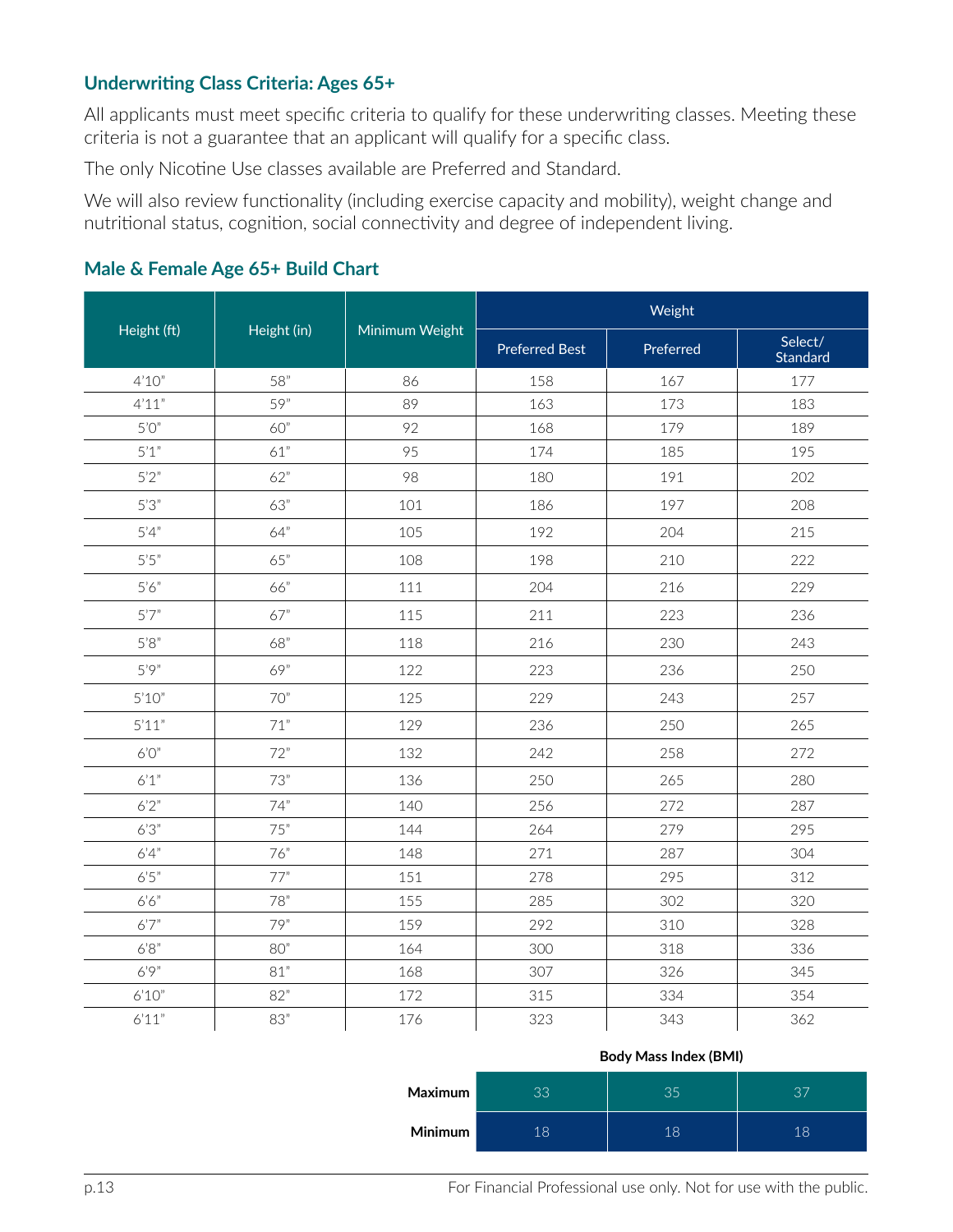# **Underwriting Class Criteria: Ages 65+**

| <b>Condition</b>                                                                                              |        | <b>Preferred Best</b>                                                                | <b>Preferred</b>                                                    | <b>Select</b>                             | <b>Standard</b>                                                                                   |  |
|---------------------------------------------------------------------------------------------------------------|--------|--------------------------------------------------------------------------------------|---------------------------------------------------------------------|-------------------------------------------|---------------------------------------------------------------------------------------------------|--|
| <b>Nicotine</b><br>No use of nicotine or nicotine<br>substitutes                                              |        | In last<br>5 years                                                                   | In last 3 years or<br>may be Nicotine<br>Use class                  | In last<br>2 years                        | In last 12 months or may<br>be Nicotine Use class                                                 |  |
|                                                                                                               |        | is negative                                                                          |                                                                     |                                           | Occasional cigar use is considered non-nicotine if 12 or fewer per year and current nicotine test |  |
| Alcohol/Substance<br>Abuse<br>No history of or treatment for<br>alcohol or substance abuse                    |        | Ever                                                                                 | In last<br>10 years                                                 | In last<br>7 years                        | In last<br>5 years                                                                                |  |
| Aviation                                                                                                      |        | <b>Exclusion Rider</b>                                                               |                                                                     |                                           | All classes available; ages 65-70 flat extra premium available, ages 71+ require Aviation         |  |
| <b>Blood Pressure</b><br>Treated or untreated, currently<br>controlled and average readings<br>do not exceed: |        | 145/90                                                                               | 150/90                                                              | 155/90                                    | 160/90                                                                                            |  |
| <b>Cancer History</b><br>Includes all cancers except basal<br>cell carcinoma                                  |        | Not available<br>if any cancer<br>history                                            | Not available<br>if any cancer<br>history                           | Not available<br>if any cancer<br>history | May be available based on specific<br>cancer history                                              |  |
| <b>Total Cholesterol</b><br>Treated or untreated                                                              |        | Underwriting review is required if cholesterol is lower than 150 or greater than 300 |                                                                     |                                           |                                                                                                   |  |
| Cholesterol/<br><b>HDL</b>                                                                                    | Female | 4.0                                                                                  | 5.0                                                                 | 6.0                                       | 7.0                                                                                               |  |
| Ratio cannot<br>exceed:                                                                                       | Male   | 4.5                                                                                  | 5.5                                                                 | 6.5                                       | 7.5                                                                                               |  |
| <b>Driving History</b><br>No DWI, DUI, reckless driving,<br>license revocation or suspen-<br>sions            |        | In last<br>5 years                                                                   | In last<br>5 years                                                  | In last<br>3 years                        | In last<br>2 years                                                                                |  |
| <b>Family History</b>                                                                                         |        | Ages 65-74:<br>No cancer in<br>either parent<br>before age 60                        | Ages 65-74:<br>No cancer death<br>in either parent<br>before age 60 | No family history<br>limitation           | No family history limitation                                                                      |  |
| <b>Hazardous</b><br>Occupation<br>or Avocation                                                                |        | All classes available (in most cases); however, may require flat extra premium       |                                                                     |                                           |                                                                                                   |  |
| <b>Personal History</b>                                                                                       |        | No diseases, disorders, or activities that would result in substandard mortality     |                                                                     |                                           |                                                                                                   |  |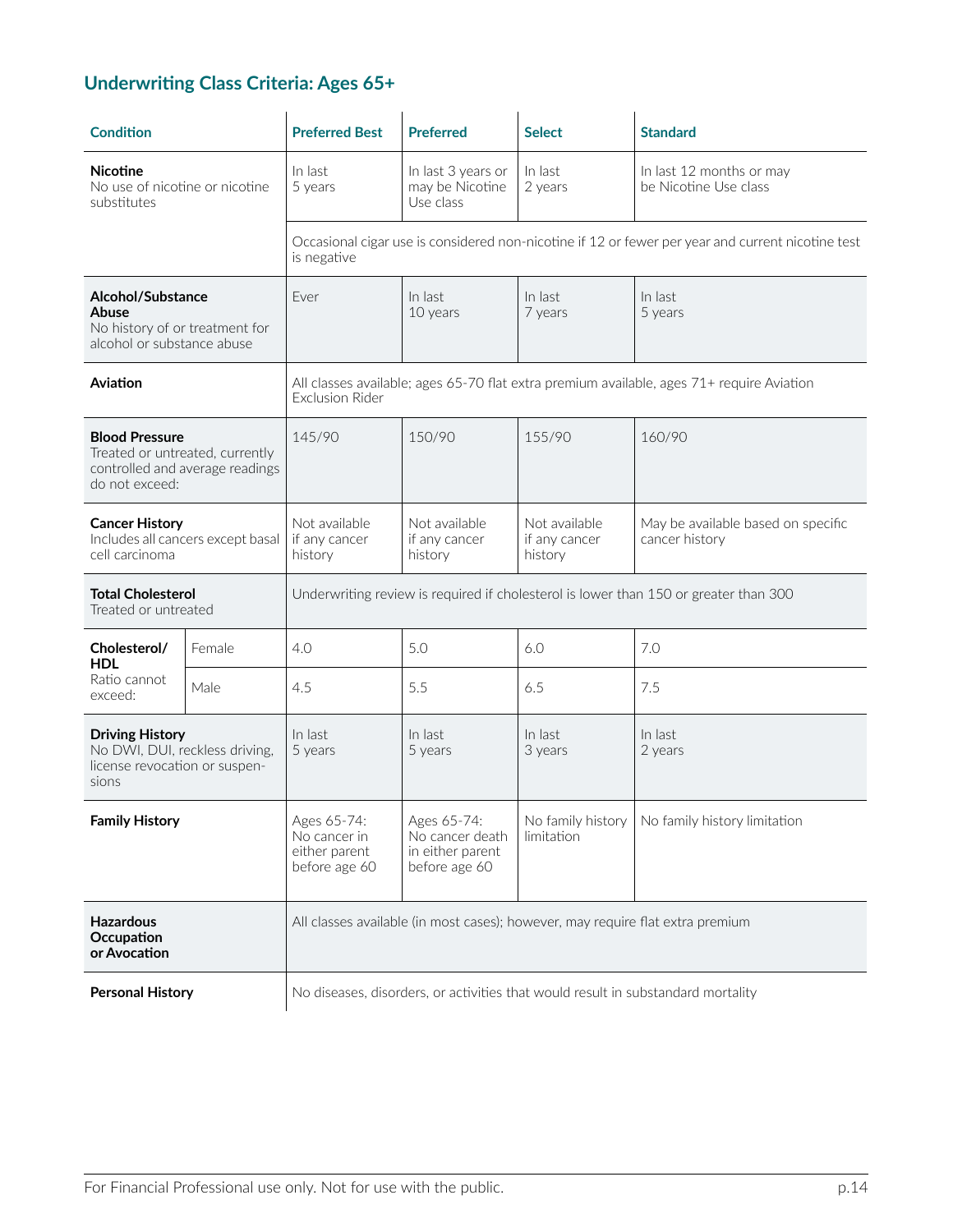You can give your clients a more accurate quote if you preview the possible underwriting class(es) that may be available to them, as well as alert them to additional information that may be needed if a listed impairment applies to them.

#### Key points to keep in mind:

The severity of medical conditions varies among individuals, and individuals may have multiple impairments.

Underwriters will review the functionality of applicants age 65 or older. This includes their cognition, mobility, and exercise capacity, weight change and nutritional status, social connectivity and degree of independent living.

If medical testing has been advised but not yet completed, the case may be declined.

Underwriters' offers depend on the merits of each case.

| <b>Health Situation/</b>                                       | <b>APS Requirement</b>                                                                                 | Information<br>Needed for<br>Evaluation                    |                                                                                                        | Possible Underwriting Decision                                                                                                                                                                                                                |
|----------------------------------------------------------------|--------------------------------------------------------------------------------------------------------|------------------------------------------------------------|--------------------------------------------------------------------------------------------------------|-----------------------------------------------------------------------------------------------------------------------------------------------------------------------------------------------------------------------------------------------|
| <b>Medical History</b>                                         | (not required if<br>probable decline)                                                                  |                                                            | Most Favorable<br>Class Available for<br>Non-nicotine<br>$Users^*$                                     | Decline<br>Probable                                                                                                                                                                                                                           |
| <b>Alcohol Abuse</b><br><b>History and</b><br><b>Treatment</b> | APS from treatment<br>facility required<br>when:<br>Treatment completed<br>> 2 years to 5 years<br>ago | Motor Vehicle Report<br>(MVR)<br>Alcohol Use<br>Supplement | Individual<br>consideration<br>Preferred may be<br>available if recovered<br>for more than<br>10 years | Alcoholism treated<br>within 2 years<br><b>OR</b><br>Past history of<br>treatment for<br>alcoholism and use of<br>alcohol within<br>2 years<br><b>OR</b><br>Currently taking<br>Antabuse <sup>®</sup> or<br>other anti-drinking<br>medication |
| <b>Alzheimer's Disease</b>                                     |                                                                                                        |                                                            |                                                                                                        | Decline                                                                                                                                                                                                                                       |
| Aneurysm, Aortic                                               | Required for all cases                                                                                 |                                                            | Depends on extent of<br>disease and recovery<br>Individual<br>consideration                            | Surgical correction<br>of abdominal aortic<br>aneurysm within<br>6 months                                                                                                                                                                     |
| Angina*                                                        | Refer to Heart<br>Disease                                                                              |                                                            |                                                                                                        |                                                                                                                                                                                                                                               |

#### **Medical Risks**

<sup>\*</sup> Current nicotine use may result in increased cost or decline.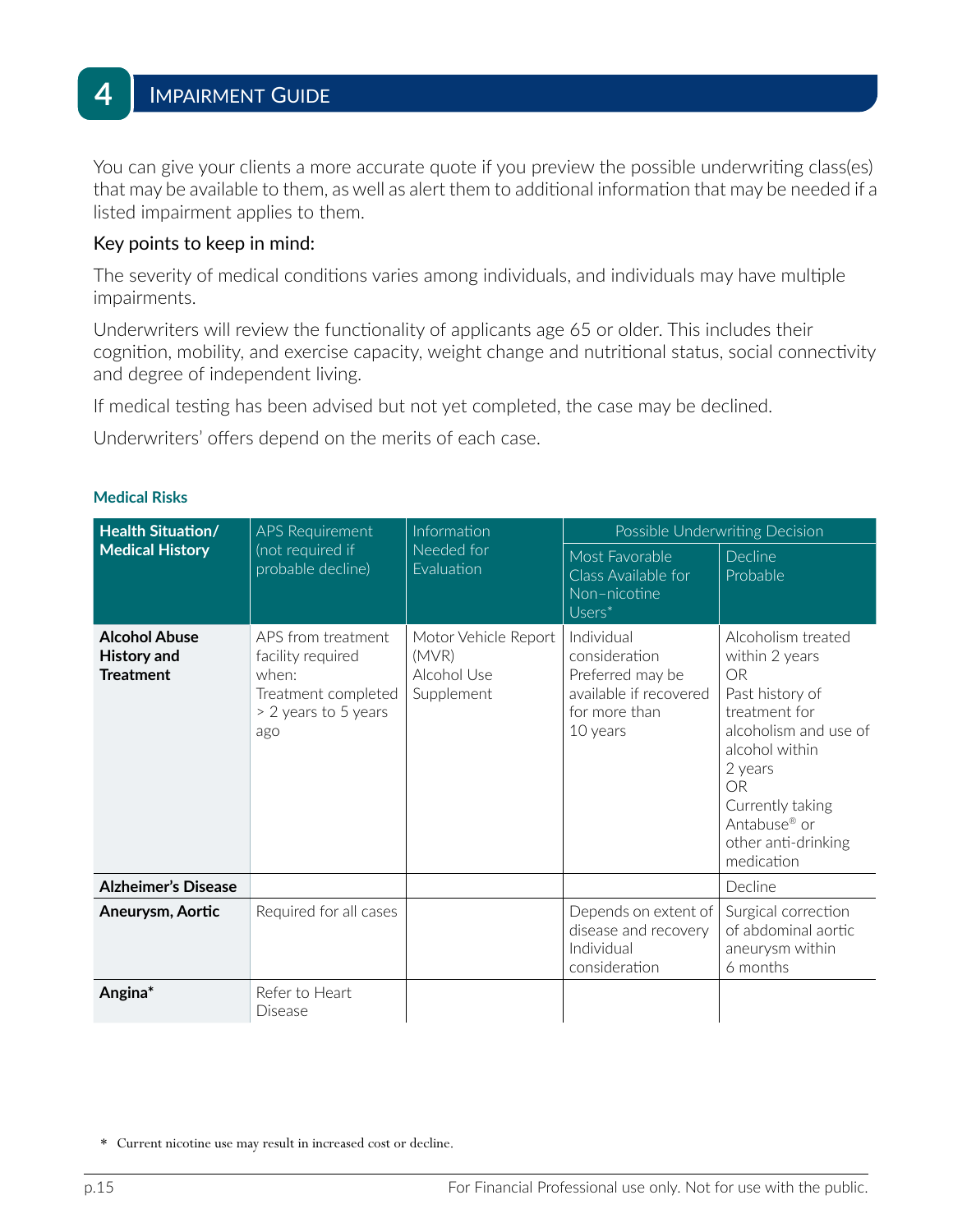| <b>Health Situation/</b>                     | APS Requirement                                                                                                                                                            | Information                           |                                                                                                                                                                    | Possible Underwriting Decision                                                                                                                                          |  |                                                         |                                                                                                    |
|----------------------------------------------|----------------------------------------------------------------------------------------------------------------------------------------------------------------------------|---------------------------------------|--------------------------------------------------------------------------------------------------------------------------------------------------------------------|-------------------------------------------------------------------------------------------------------------------------------------------------------------------------|--|---------------------------------------------------------|----------------------------------------------------------------------------------------------------|
| <b>Medical History</b>                       | (not required if<br>probable decline)                                                                                                                                      | Needed for<br>Evaluation              |                                                                                                                                                                    | Most Favorable<br>Class Available for<br>Non-nicotine<br>$Users^*$                                                                                                      |  | Decline<br>Probable                                     |                                                                                                    |
| Asthma*                                      | Required if:<br>Hospitalized within<br>1 year<br>Oral steroid used<br>continually for more<br>than 1 month in last<br>year                                                 | Onset age<br>attacks<br>Treatment     | Frequency, dates of<br>Emergency room or<br>hospitalization dates<br>Home oxygen use<br>Smoking history                                                            | Preferred may be<br>available if:<br>Stable mild disease<br>No hospitalizations<br>No other lung<br>conditions                                                          |  | Using oxygen<br>month<br>control<br>Frequent<br>2 years | routinely in the last<br>Unstable, poor<br>Severe disease<br>hospitalizations<br>Intubation within |
| <b>Blood Disorder</b>                        | Required if:<br>Male with anemia<br>All platelet disorders<br>(e.g.,<br>thrombocytopenia,<br>ITP, thrombocytosis)<br>Bone marrow biopsy<br>Polycythemia<br>Hemochromatosis | Diagnosis<br>investigations<br>biopsy | Blood counts and<br>Pathology reports<br>from bone marrow                                                                                                          | Varies by diagnosis<br>and severity                                                                                                                                     |  |                                                         |                                                                                                    |
| Bronchitis*                                  | Required if:<br>Chronic bronchitis<br>(more than 3 bouts<br>per year)<br>Hospitalized within<br>1 year                                                                     |                                       |                                                                                                                                                                    | Preferred available                                                                                                                                                     |  | Using oxygen<br>month                                   | routinely in last                                                                                  |
| <b>Build Chart</b><br>Check height.          | $5'0'' - 212$                                                                                                                                                              | $5'4" - 241$                          | $5'8" - 272$                                                                                                                                                       | $6'0'' - 305$                                                                                                                                                           |  | $6'4" - 340$                                            | $6'8" - 376$                                                                                       |
| If weight equals or<br>exceeds chart limits, | $5'1" - 219$                                                                                                                                                               | $5'5" - 248$                          | $5'9'' - 280$                                                                                                                                                      | $6'1" - 313$                                                                                                                                                            |  | $6'5'' - 349$                                           | $6'9'' - 386$                                                                                      |
| APS required.                                | $5'2" - 226$                                                                                                                                                               | $5'6'' - 256$                         | $5'10" - 288$                                                                                                                                                      | $6'2" - 322$                                                                                                                                                            |  | $6'6'' - 358$                                           | $6'10" - 395$                                                                                      |
|                                              | $5'3'' - 233$                                                                                                                                                              | $5'7" - 264$                          | $5'11" - 296$                                                                                                                                                      | $6'3'' - 331$                                                                                                                                                           |  | $6'7'' - 367$                                           | $6'11" - 405$                                                                                      |
| Cancer*                                      | Required for all<br>cancers except basal<br>cell carcinoma                                                                                                                 |                                       | All records (surgery,<br>oncology, pathology<br>and recent follow-up)<br>Type of cancer, stage,<br>grade and recurrence<br>Treatment types with<br>dates completed | Individual<br>consideration<br>Preferred classes<br>may be available for<br>basal/squamous cell<br>of the skin<br>Standard is the best<br>class for non-skin<br>cancers |  | 1 year                                                  | Treatment with<br>chemotherapy or<br>radiation within<br>Depends on cancer<br>type and stage       |

\* Current nicotine use may result in increased cost or decline.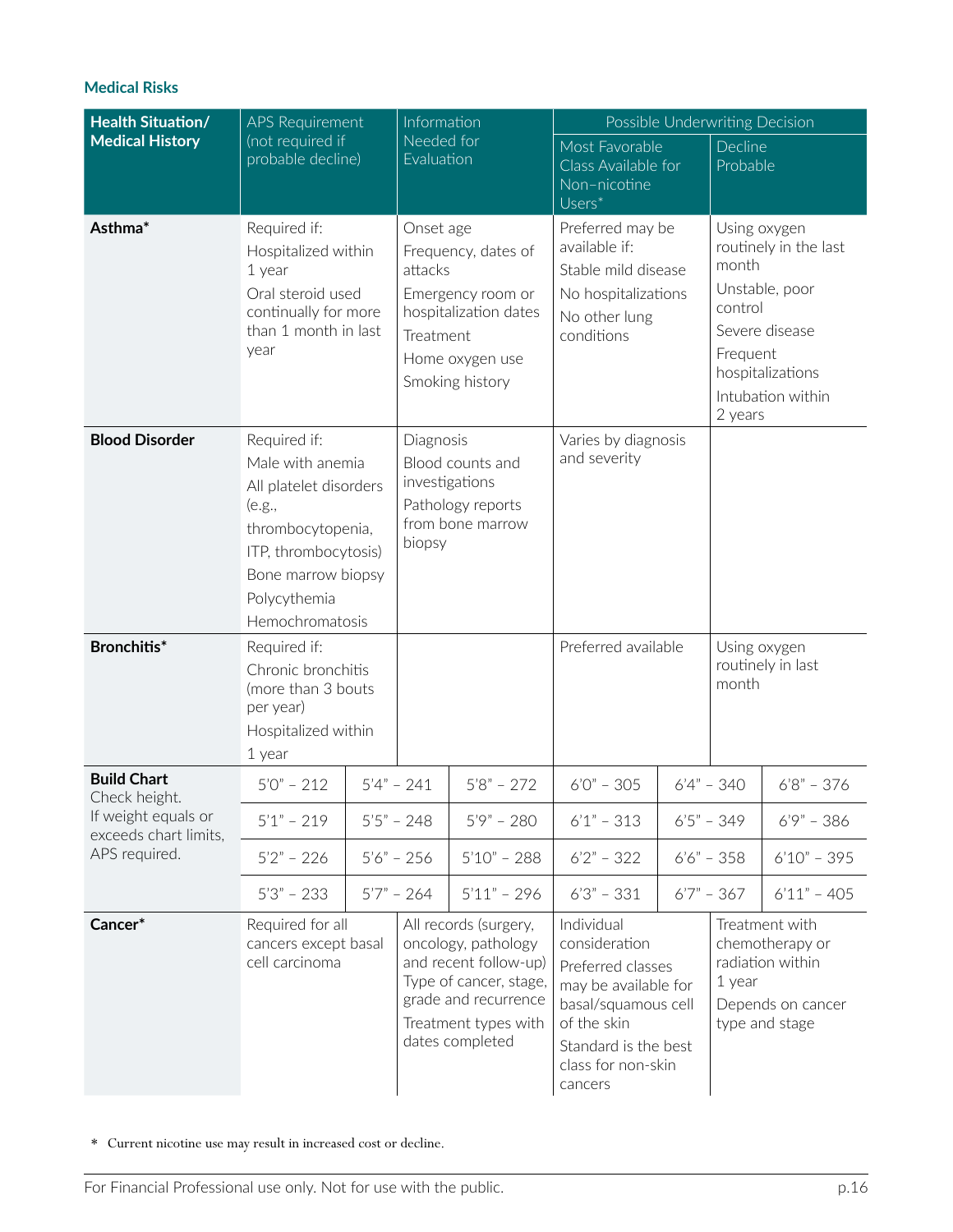| <b>Health Situation/</b>                                                                                                                | <b>APS Requirement</b>                                                                                                                                                                                                                                        | Information                                                                                                                                                      | Possible Underwriting Decision                                                                                                             |                                                                                      |  |
|-----------------------------------------------------------------------------------------------------------------------------------------|---------------------------------------------------------------------------------------------------------------------------------------------------------------------------------------------------------------------------------------------------------------|------------------------------------------------------------------------------------------------------------------------------------------------------------------|--------------------------------------------------------------------------------------------------------------------------------------------|--------------------------------------------------------------------------------------|--|
| <b>Medical History</b>                                                                                                                  | (not required if<br>probable decline)                                                                                                                                                                                                                         | Needed for<br>Evaluation                                                                                                                                         | Most Favorable<br>Class Available for<br>Non-nicotine<br>$\overline{Users^*}$                                                              | Decline<br>Probable                                                                  |  |
| <b>Chest Pain</b> *                                                                                                                     | Required if:<br>Currently being<br>treated with<br>nitroglycerine,<br>Coumadin®, Plavix®<br>Had cardiac events<br>and procedures<br>(e.g., coronary artery<br>bypass, angioplasty<br>/Percutaneous<br>transluminal coronary<br>angioplasty (PTCA)             | All investigations<br>for chest pain that<br>required urgent<br>medical care or were<br>considered cardiac in<br>nature                                          | Varies by cause and<br>severity of underlying<br>impairment                                                                                | Heart attack (MI)<br>within 6 months<br>Coronary artery<br>bypass within 3<br>months |  |
| <b>Chronic Lung</b><br>Disease <sup>®</sup>                                                                                             | Required if:<br>Chronic bronchitis<br>COPD (chronic<br>obstructive<br>pulmonary disease)<br>Emphysema<br>Sarcoidosis                                                                                                                                          | Type of lung disorder<br>Pulmonary function<br>test results<br>Chest X-ray or<br>Computerized<br>tomography (CT)<br>scan reports<br>Treatment<br>Smoking history | Varies by cause and<br>severity of underlying<br>impairment                                                                                | Using oxygen<br>routinely in the past<br>month                                       |  |
| <b>Cirrhosis</b>                                                                                                                        |                                                                                                                                                                                                                                                               |                                                                                                                                                                  |                                                                                                                                            | Decline                                                                              |  |
| <b>Clotting Disorders</b>                                                                                                               | Required for all<br>bleeding/clotting<br>disorders, including:<br>Hemophilia<br>Factor VIII or IX<br>deficiency<br>Factor V or Lieden<br>Von Willebrand's<br>disease<br>Prothrombin<br>Mutation<br>Antithrombin<br>deficiency or Protein<br>C or S deficiency | Details of bleeding or<br>clotting history<br>Investigations<br>Hospitalizations<br>Treatments                                                                   | Varies by condition<br>and control<br>Standard may be<br>available                                                                         |                                                                                      |  |
| <b>Colitis/Ileitis</b><br>(Crohn's Disease,<br><b>Regional Enteritis,</b><br><b>Ulcerative Colitis,</b><br><b>Ulcerative Proctitis)</b> | Required if:<br>Crohn's disease<br>(regional enteritis)<br>Ulcerative colitis                                                                                                                                                                                 | Age when diagnosed<br>Extent of disease<br>Frequency of attacks<br>Most recent<br>exacerbation<br>Treatment                                                      | Varies by condition<br>and control<br>Preferred may<br>be available for<br>ulcerative proctitis<br>Standard may be<br>available for others | Severe attack within<br>1 year<br>Surgery within<br>6 months                         |  |

\* Current nicotine use may result in increased cost or decline.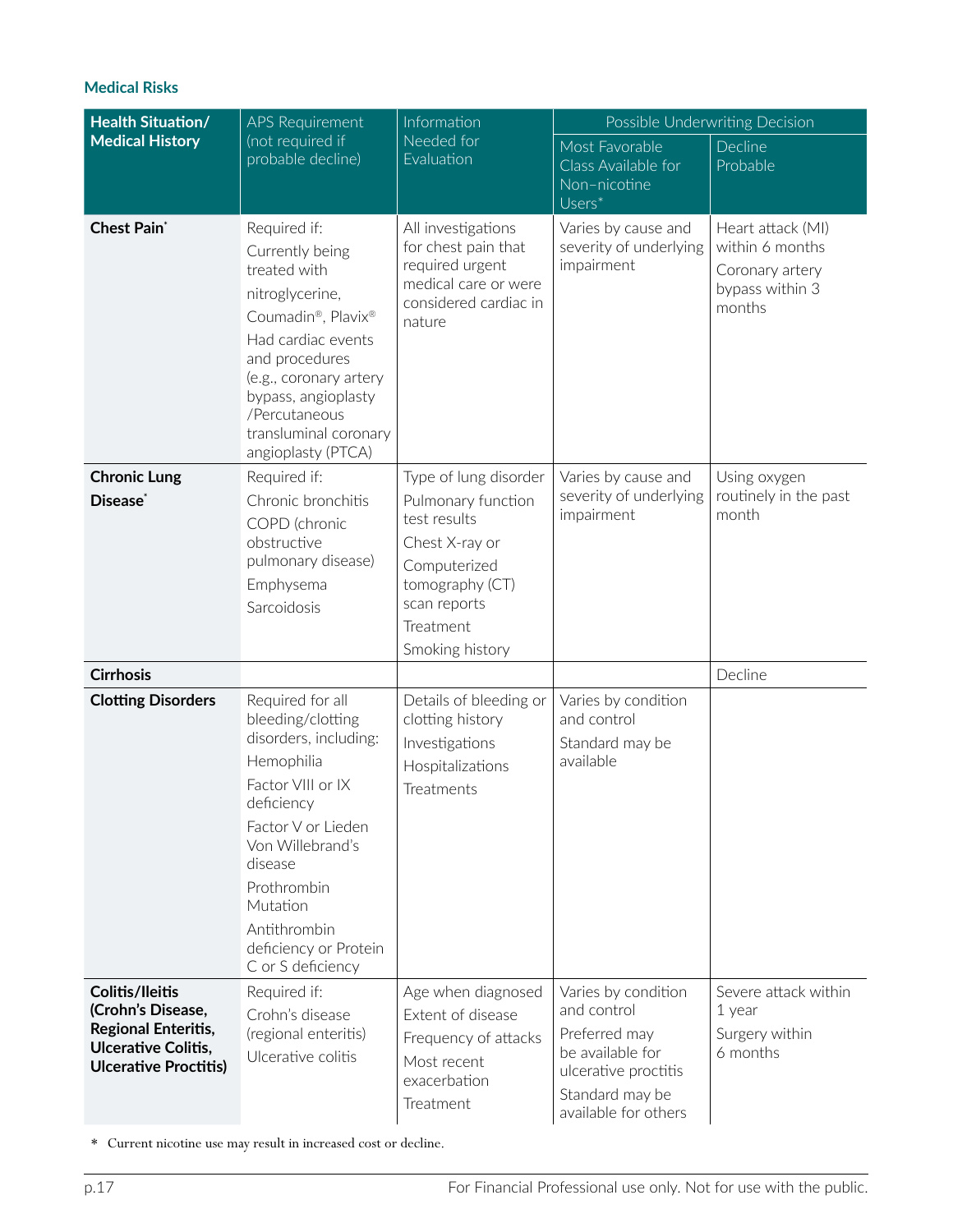| <b>Health Situation/</b>                          | <b>APS Requirement</b>                                                                                                                                           | Information                                                                                                                  | Possible Underwriting Decision                                                                                                                 |                                                                                                                                                                               |
|---------------------------------------------------|------------------------------------------------------------------------------------------------------------------------------------------------------------------|------------------------------------------------------------------------------------------------------------------------------|------------------------------------------------------------------------------------------------------------------------------------------------|-------------------------------------------------------------------------------------------------------------------------------------------------------------------------------|
| <b>Medical History</b>                            | (not required if<br>probable decline)                                                                                                                            | Needed for<br>Evaluation                                                                                                     | Most Favorable<br>Class Available for<br>Non-nicotine<br>$Users^*$                                                                             | Decline<br>Probable                                                                                                                                                           |
| <b>Coughing Up Blood</b>                          | Required for all cases                                                                                                                                           |                                                                                                                              | Ratings based on cause                                                                                                                         |                                                                                                                                                                               |
| Dementia (includes<br><b>Alzheimer's Disease)</b> |                                                                                                                                                                  |                                                                                                                              |                                                                                                                                                | Decline                                                                                                                                                                       |
| Depression                                        | Required if:<br>Bipolar disorder<br>(manic depression)<br>Attempted suicide<br>more than 2 years<br>ago<br>Currently seeing<br>a psychiatrist or<br>psychologist | A phone interview<br>may be requested for<br>cases in which an APS<br>is not required<br>Treatment and details<br>of control | Preferred may be<br>available depending<br>on severity and<br>recovery (no current<br>medications)                                             | Depends on severity<br>and control<br>Hospitalized for<br>psychiatric reason<br>within 1 year<br>Suicide attempt<br>within 2 years<br>With alcohol/drug<br>abuse or treatment |
| Diabetes*                                         | Required for all cases                                                                                                                                           | Type of diabetes<br>Age when diagnosed<br>Treatment and details<br>of control                                                | Varies by severity and<br>control<br>Standard may be<br>available for type 2<br>if over age 50 with<br>optimal control and<br>no complications | Pregnant and has<br>gestational diabetes                                                                                                                                      |
| <b>Dizziness/Fainting</b>                         | May be required<br>based on cause                                                                                                                                | Details required for<br>all applicants age<br>65 and over                                                                    | Rated for cause                                                                                                                                |                                                                                                                                                                               |
| <b>Drug Abuse History</b><br>and Treatment        | Required for all<br>cases (other than<br>marijuana)                                                                                                              | <b>MVR</b><br>Drug Use<br>Supplement                                                                                         | Individual<br>consideration<br>Preferred may be<br>available if recovered<br>for more than 10<br>years                                         | Used illegal drugs<br>(other than marijuana<br>within 3 years)                                                                                                                |
| <b>Epilepsy/Seizures</b>                          | Required if took<br>medication for<br>epilepsy/seizures<br>within 5 years                                                                                        | Type of seizure<br>Frequency of attacks<br>Date of last seizure<br>Treatment                                                 | Standard may be<br>available                                                                                                                   | Petit mal (absence<br>seizures) diagnosed<br>within 6 months<br>Grand mal (tonic<br>clonic) diagnosed<br>within 1 year                                                        |
| <b>Gastric Bypass</b><br><b>Surgery</b>           | Required if:<br>Surgery/procedure<br>was done within<br>$1-3$ years                                                                                              | Pre-operative and<br>current weights<br>Any complications<br>from surgery                                                    | Individual<br>consideration                                                                                                                    | Gastric bypass<br>surgery within<br>1 year                                                                                                                                    |

\* Current nicotine use may result in increased cost or decline.

For Financial Professional use only. Not for use with the public. **Example 20 and 18** p.18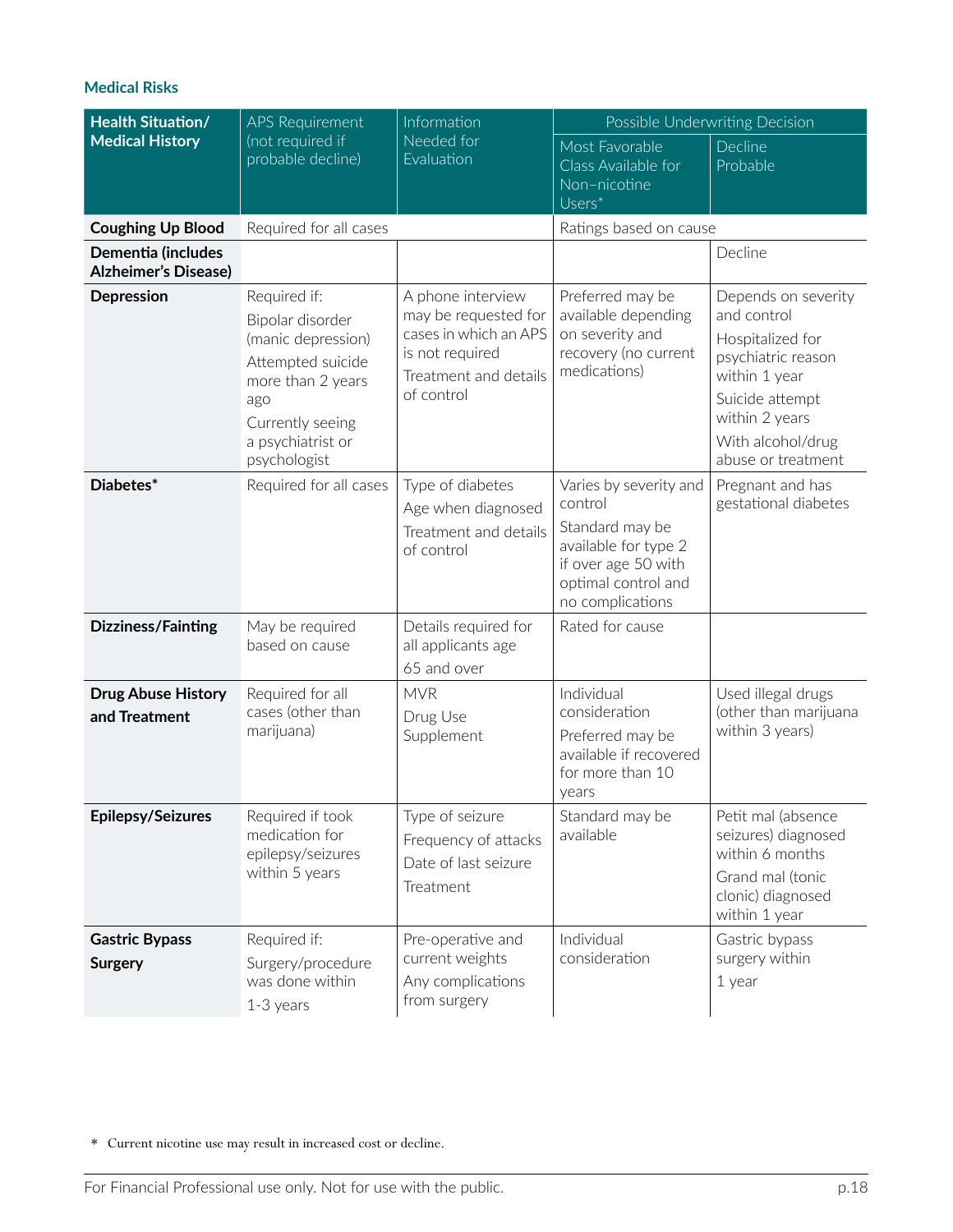| <b>Health Situation/</b>                                                                                         | <b>APS Requirement</b>                                                          | Information<br>Needed for<br>Evaluation                                                                                        | Possible Underwriting Decision                                                                                                                          |                                                                                                                                                                                        |  |
|------------------------------------------------------------------------------------------------------------------|---------------------------------------------------------------------------------|--------------------------------------------------------------------------------------------------------------------------------|---------------------------------------------------------------------------------------------------------------------------------------------------------|----------------------------------------------------------------------------------------------------------------------------------------------------------------------------------------|--|
| <b>Medical History</b>                                                                                           | (not required if<br>probable decline)                                           |                                                                                                                                | Most Favorable<br>Class Available for<br>Non-nicotine<br>$Users^*$                                                                                      | Decline<br>Probable                                                                                                                                                                    |  |
| Gastro-Intestinal<br><b>Bleeding</b>                                                                             | Required for bleeding<br>within 3 years<br>except if caused by<br>hemorrhoids   |                                                                                                                                | Rated for cause                                                                                                                                         |                                                                                                                                                                                        |  |
| <b>Headaches</b>                                                                                                 | Required if:<br>Hospitalized within<br>1 year<br>Disability due to<br>headaches |                                                                                                                                | Rated for cause<br>Many may be eligible<br>for Preferred                                                                                                |                                                                                                                                                                                        |  |
| Heart Disease*<br>Angina, Angioplasty,<br><b>Bypass (Coronary</b><br>Artery Disease,<br>Coronary<br>Bypass CABG) | Required for all cases                                                          | All cardiac history,<br>consultations, tests<br>and treatments                                                                 | Standard may be<br>available                                                                                                                            | Uninvestigated<br>unstable angina<br>Angioplasty surgery<br>less than 1 month ago<br>CABG less than<br>3 months ago<br>Heart attack /<br>Myocardial infarction<br>(MI) within 6 months |  |
| Arrhythmia/<br><b>Palpitations</b>                                                                               | Required for all cases                                                          | All cardiac history,<br>consultations, tests<br>and treatments                                                                 | Preferred may<br>be available if<br>well controlled or<br>recovered                                                                                     | Depends on severity<br>and presence of other<br>conditions                                                                                                                             |  |
| Heart Attack/<br>Myocardial<br>Infarction (MI)*                                                                  | Required for all cases                                                          | All cardiac history,<br>consultations, tests<br>and treatments                                                                 | Depends on severity<br>Table 2 may be<br>available                                                                                                      | Depends on severity<br>and presence of other<br>conditions                                                                                                                             |  |
| Murmur, Mitral<br><b>Valve Prolapse</b><br>(MVP), Valve<br><b>Surgery</b>                                        | Required for all cases<br>except MVP with no<br>valve problem                   | All cardiac history,<br>consultations, tests<br>and treatments                                                                 | Preferred may be<br>available if no other<br>heart conditions                                                                                           | Heart valve surgery<br>within 1 year                                                                                                                                                   |  |
| <b>Hepatitis</b><br>A, B and C                                                                                   | Required if<br>Hepatitis C                                                      | Hepatitis screening<br>tests will be included<br>in the insurance lab<br>tests for all those<br>with a history of<br>Hepatitis | Preferred may be<br>available if fully<br>recovered from<br>Hepatitis A or B<br>If fully recovered<br>from Hepatitis C,<br>Standard may be<br>available | Depends on severity                                                                                                                                                                    |  |

<sup>\*</sup> Current nicotine use may result in increased cost or decline.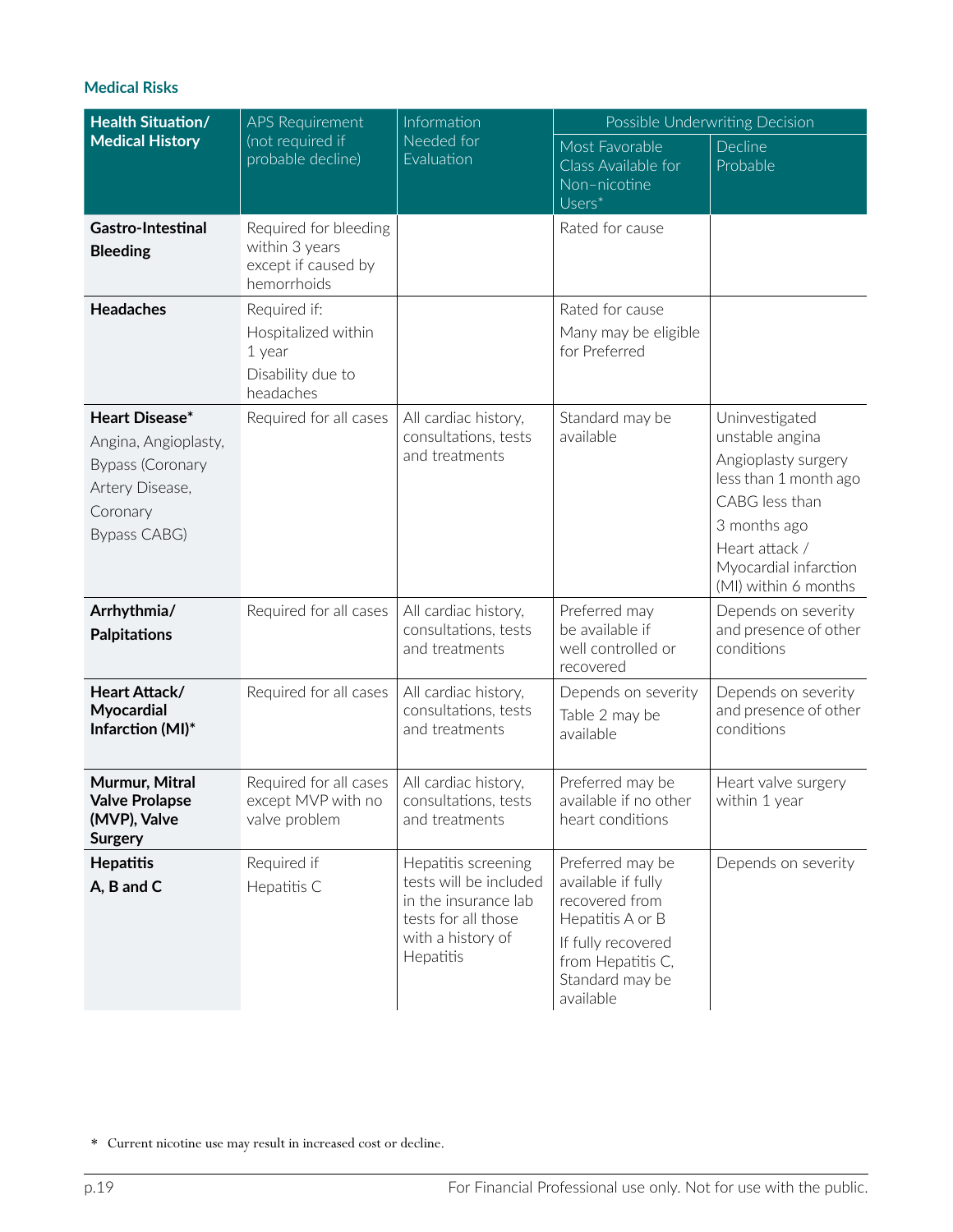| <b>Health Situation/</b>                                            | <b>APS Requirement</b>                                                                                                                                          | Information                                                                                                     | Possible Underwriting Decision                                                                              |                                                                                                                                               |  |
|---------------------------------------------------------------------|-----------------------------------------------------------------------------------------------------------------------------------------------------------------|-----------------------------------------------------------------------------------------------------------------|-------------------------------------------------------------------------------------------------------------|-----------------------------------------------------------------------------------------------------------------------------------------------|--|
| <b>Medical History</b>                                              | (not required if<br>probable decline)                                                                                                                           | Needed for<br>Evaluation                                                                                        | Most Favorable<br>Class Available for<br>Non-nicotine<br>Users*                                             | Decline<br>Probable                                                                                                                           |  |
| Hypertension/<br><b>High Blood Pressure</b>                         | Required at<br>underwriting<br>discretion only for<br>non-nicotine<br>users ages $<$ 56,<br>face amounts<br>$<$ \$1,000,001<br>Required for all other           |                                                                                                                 | Rate classes vary by<br>blood pressure levels<br>See: For ages 0-64,<br>page 12<br>For ages 65+, page<br>14 | Uncontrolled blood<br>pressure<br>Associated<br>with serious<br>cardiovascular<br>disease<br>High blood pressure<br>and currently<br>pregnant |  |
| <b>HIV (Human</b><br>Immunodeficiency<br>Virus)                     |                                                                                                                                                                 |                                                                                                                 |                                                                                                             | Decline                                                                                                                                       |  |
| <b>Kidney</b><br>Disease/Disorder                                   | Required for all<br>except kidney stones<br>and/or kidney<br>infection                                                                                          |                                                                                                                 | Preferred may be<br>available for kidney<br>stones, infections and<br>simple cysts                          | Kidney failure<br>On dialysis<br>Kidney transplant<br>pending or received<br>within 1 year<br>Polycystic disease                              |  |
| <b>Lupus</b><br><b>Systemic Lupus</b><br><b>Erythematosus (SLE)</b> | Required for all cases                                                                                                                                          | Type of lupus (discoid<br>or systemic)<br>Organs involved<br>Treatment                                          | Standard may be<br>available for mildest<br>cases                                                           | Depends on severity<br>Systemic lupus with<br>multiple organs<br>involved                                                                     |  |
| <b>Mental Illness</b>                                               | Required if:<br>Suicide attempt more<br>than 2 years ago<br>Currently seeing<br>a psychiatrist/<br>psychologist<br>Bipolar/manic<br>depression<br>Schizophrenia | Date of diagnosis<br>Treatment<br>Response to<br>treatment<br>Recurrence<br>Current status<br>Stability/control | Varies by cause and<br>severity                                                                             | Hospitalized for<br>psychiatric reason<br>within 1 year<br>Suicide attempt<br>within 2 years                                                  |  |
| <b>Multiple Sclerosis</b><br>(MS)                                   | Required for all cases                                                                                                                                          | Age at diagnosis<br>Course of disease<br>Response to<br>treatment                                               | Standard may be<br>available for very<br>stable, long-term<br>disease                                       | Depends on severity<br>Rapidly progressive<br>disease                                                                                         |  |
| <b>Muscular Dystrophy</b>                                           | Required for all cases                                                                                                                                          |                                                                                                                 | Varies by condition<br>and severity                                                                         |                                                                                                                                               |  |

\* Current nicotine use may result in increased cost or decline.

For Financial Professional use only. Not for use with the public. p.20 p.20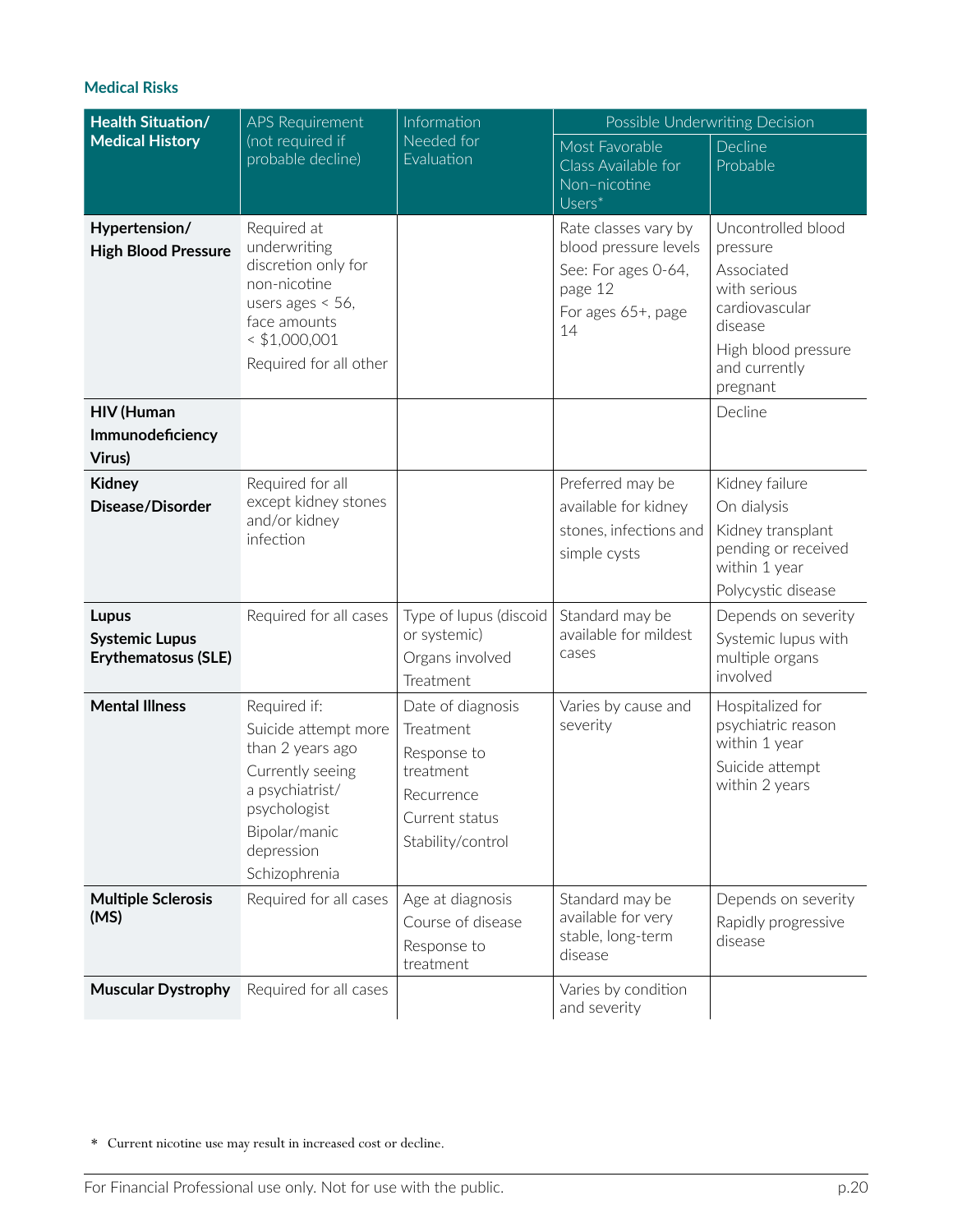| <b>Health Situation/</b>               | <b>APS Requirement</b>                                                                  | Information                                                                                                                       | Possible Underwriting Decision                                                                                                                                  |                                                                                            |  |
|----------------------------------------|-----------------------------------------------------------------------------------------|-----------------------------------------------------------------------------------------------------------------------------------|-----------------------------------------------------------------------------------------------------------------------------------------------------------------|--------------------------------------------------------------------------------------------|--|
| <b>Medical History</b>                 | (not required if<br>probable decline)                                                   | Needed for<br>Evaluation                                                                                                          | Most Favorable<br>Class Available for<br>Non-nicotine<br>Users*                                                                                                 | Decline<br>Probable                                                                        |  |
| Neurological<br><b>Disorders</b>       | Required for all cases                                                                  |                                                                                                                                   | Varies by condition<br>and severity                                                                                                                             |                                                                                            |  |
| <b>Organ Transplant</b>                | Required for all cases                                                                  |                                                                                                                                   | Kidney transplant<br>recipients are<br>rated at very high<br>substandard rates<br>Most other organ<br>transplant recipients<br>are uninsurable                  | On a transplant list or<br>awaiting a transplant<br>Received a transplant<br>within 1 year |  |
| <b>Pancreatitis</b>                    | Required if:<br>Had active<br>pancreatitis 6 months<br>to 5 years before<br>application |                                                                                                                                   | Varies by underlying<br>cause, severity,<br>recurrence pattern<br>and recovery<br>Standard may be<br>available                                                  | Active pancreatitis<br>within 6 months<br>Associated with<br>alcohol or substance<br>abuse |  |
| <b>Paralysis</b>                       | Required for all<br>except Bell's Palsy                                                 | Cause of paralysis<br>(disease or injury)<br>Degree of injury and<br>recovery<br>Functional<br>impairment<br>Impairment of organs | Preferred may<br>be available for<br>Bell's Palsy, if fully<br>recovered<br>Others are rated<br>according to severity<br>with mild to high<br>substandard rates | Paraplegia diagnosed<br>within 6 months<br>Quadriplegia                                    |  |
| <b>Parkinson's Disease</b>             | Required for all cases                                                                  | Age at diagnosis<br>Progression of<br>disease<br>Severity of disease<br>Presence of dementia                                      | Varies by age and<br>severity<br>Standard rates may<br>be available for mild<br>disease with onset at<br>age 59 and older                                       | Depends on severity<br>Rapidly progressive<br>disease<br>Dementia is present               |  |
| <b>Peripheral Vascular</b><br>Disease* | Required for all<br>except varicose veins                                               | Degree of<br>involvement<br>Treatment<br>Response to<br>treatment<br>Presence of risk<br>factors and other<br>conditions          | Varies by severity and<br>associated vascular<br>conditions                                                                                                     |                                                                                            |  |
| <b>Pituitary Disorder</b>              | Required for all cases                                                                  |                                                                                                                                   | Varies by condition<br>and severity                                                                                                                             |                                                                                            |  |

<sup>\*</sup> Current nicotine use may result in increased cost or decline.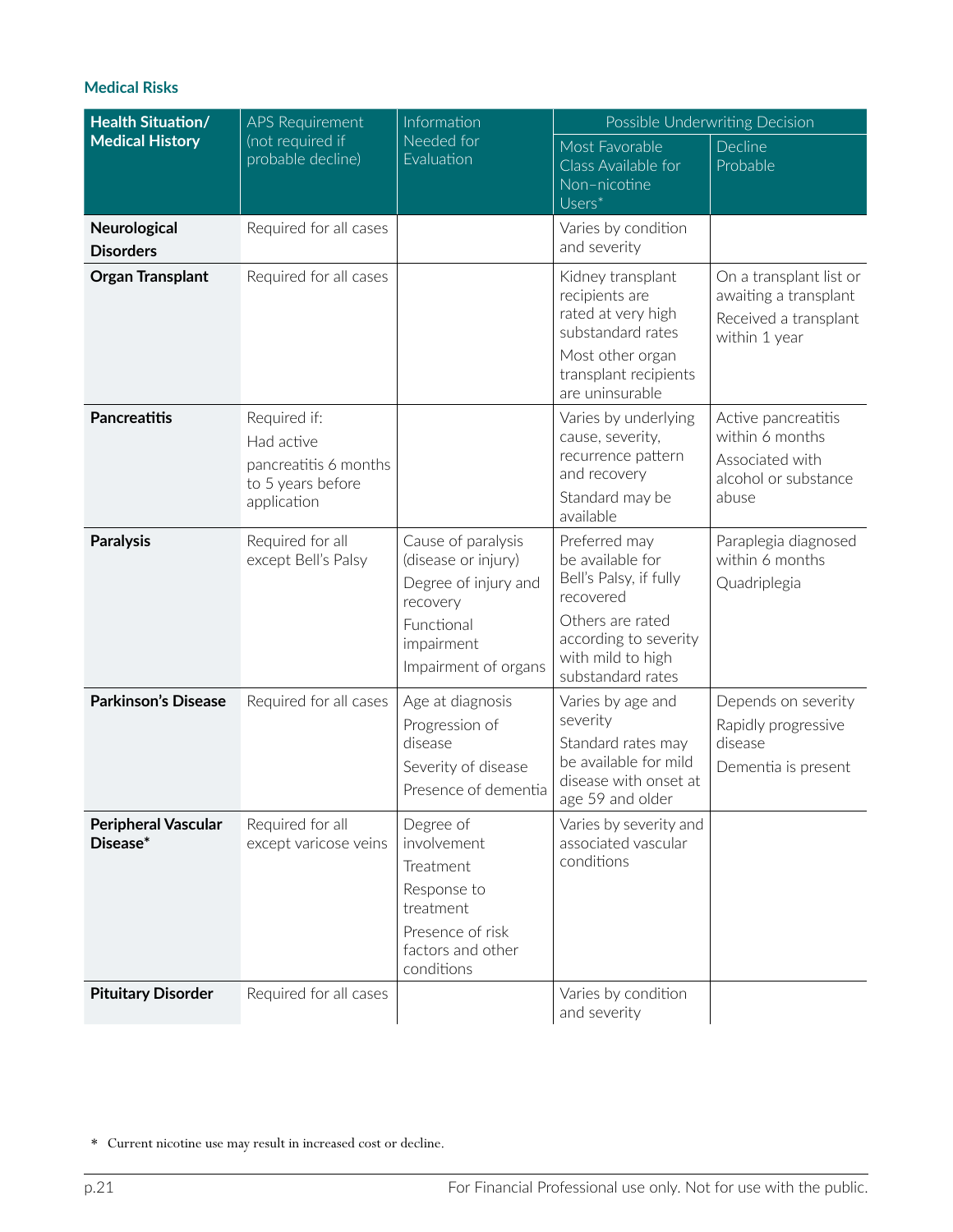| <b>Health Situation/</b>                     | <b>APS Requirement</b>                                                                                                               | Information                                                                                                                                                  | Possible Underwriting Decision                                                                           |                                                                                                                             |  |
|----------------------------------------------|--------------------------------------------------------------------------------------------------------------------------------------|--------------------------------------------------------------------------------------------------------------------------------------------------------------|----------------------------------------------------------------------------------------------------------|-----------------------------------------------------------------------------------------------------------------------------|--|
| <b>Medical History</b>                       | (not required if<br>probable decline)                                                                                                | Needed for<br>Evaluation                                                                                                                                     | Most Favorable<br>Class Available for<br>Non-nicotine<br>Users*                                          | Decline<br>Probable                                                                                                         |  |
| Pregnancy                                    | Not required if:<br>Normal pregnancy                                                                                                 |                                                                                                                                                              |                                                                                                          | Any complication<br>of pregnancy (e.g.,<br>gestational diabetes,<br>toxemia, eclampsia,<br>pre-eclampsia)                   |  |
| <b>Prostate Disorder</b>                     | Required if:<br>Prostate cancer<br>PIN (prostate<br>intraepithelial<br>neoplasia) Prostate<br>biopsy within 2 years                  | Prostate-Specific<br>Antigen (PSA) test<br>results<br>All pathology and<br>treatment records<br>PSA testing will also<br>be conducted during<br>underwriting | Standard is best<br>available for prostate<br>cancer and PIN<br>Preferred may be<br>available for others |                                                                                                                             |  |
| Rheumatoid<br>Arthritis (RA)                 | Required for all<br>except osteoarthritis<br>treated with NSAIDS<br>(non-steroidal anti-<br>inflammatories) only                     | Number of joints<br>affected<br>Severity<br>Treatment<br>Response to<br>treatment<br>Organs involved                                                         | Standard may be<br>available                                                                             | Depends on severity<br>Extensive organ<br>involvement (e.g.,<br>lungs, heart and<br>joints)<br>Severe disabling<br>disease  |  |
| Seizures/<br>Convulsions/<br><b>Epilepsy</b> | Refer to Epilepsy/<br>Seizures                                                                                                       |                                                                                                                                                              |                                                                                                          |                                                                                                                             |  |
| Shortness of Breath*                         | May be required<br>based on cause                                                                                                    |                                                                                                                                                              | Rated for cause                                                                                          |                                                                                                                             |  |
| <b>Skin Disorder</b>                         | Required if:<br>Melanoma<br>Psoriasis with<br>Arthritis<br>(Psoriatic Arthritis)<br>Squamous Cell<br>Carcinoma                       |                                                                                                                                                              | Rated for cause                                                                                          |                                                                                                                             |  |
| Sleep Apnea*                                 | Required from:<br>Diagnosing physician<br>and/or treatment<br>center if within 1 year<br>All others at<br>underwriting<br>discretion | Sleep studies before<br>and after treatment<br>Treatment type<br>Response to<br>treatment<br>Motor Vehicle Report                                            | Preferred may be<br>available for well-<br>controlled, mild cases                                        | Uncontrolled, severe<br>cases<br>Multiple motor<br>vehicle accidents<br>Suspended driver's<br>license due to sleep<br>apnea |  |

\* Current nicotine use may result in increased cost or decline.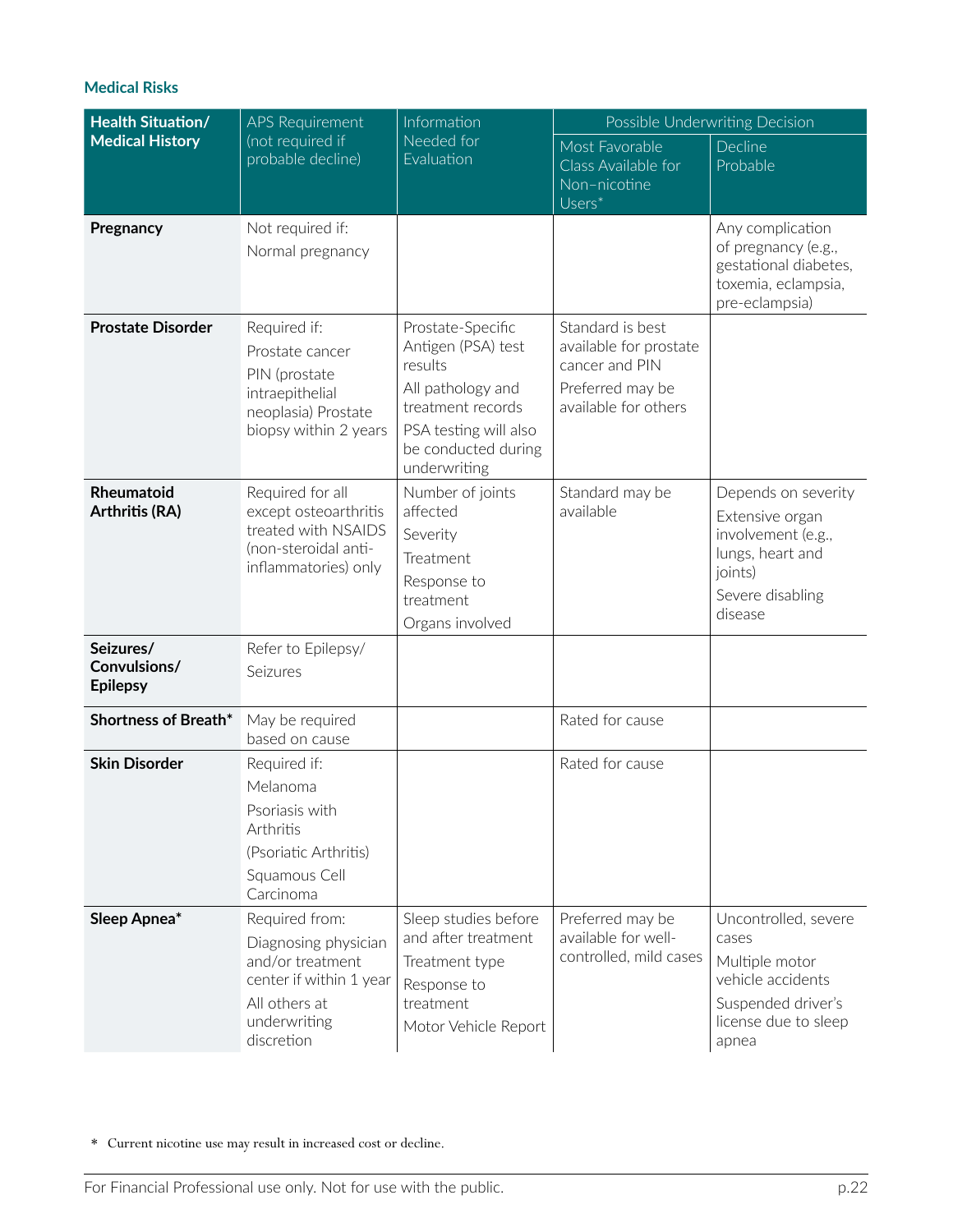| <b>Health Situation/</b>                                                                                                                     | <b>APS Requirement</b><br>Information<br>(not required if<br>Needed for<br>probable decline)<br>Evaluation                     |                                                                                                                                    | Possible Underwriting Decision                                         |                                                                                                                                    |
|----------------------------------------------------------------------------------------------------------------------------------------------|--------------------------------------------------------------------------------------------------------------------------------|------------------------------------------------------------------------------------------------------------------------------------|------------------------------------------------------------------------|------------------------------------------------------------------------------------------------------------------------------------|
| <b>Medical History</b>                                                                                                                       |                                                                                                                                |                                                                                                                                    | Most Favorable<br>Class Available for<br>Non-nicotine<br>$Users^*$     | Decline<br>Probable                                                                                                                |
| Stroke*<br>CVA (Cerebral<br>Vascular Accident)<br>CVD (Cerebral<br>Vascular Disease)<br>TIA (Transient<br>Ischemic Attack or<br>mini-stroke) | Required for all cases                                                                                                         | Age at diagnosis<br>Severity of stroke<br>Residual impairment<br>Risk factor control<br>Co-existing diseases<br>Recurrent episodes | Standard may be<br>available if fully<br>recovered or if TIA           | Depending on cause,<br>severity and recovery<br>CVA within 1 year<br>TIA, brain aneurysm<br>or A-V malformation<br>within 6 months |
| Sugar, Protein or<br><b>Blood in Urine</b>                                                                                                   | May be required<br>based on cause                                                                                              |                                                                                                                                    |                                                                        | Underwrite for cause                                                                                                               |
| <b>Suicide Attempt</b>                                                                                                                       | Required if suicide<br>attempt occurred<br>more than 2 years<br>ago                                                            |                                                                                                                                    | Rate for underlying<br>cause, severity<br>and response to<br>treatment | Suicide attempt<br>within 2 years                                                                                                  |
| <b>Thyroid Disorder</b>                                                                                                                      | Required for thyroid<br>cancer                                                                                                 |                                                                                                                                    | Could be rated if<br>cancer involved                                   |                                                                                                                                    |
| <b>Tuberculosis (TB)</b>                                                                                                                     | Required if:<br>Treatment completed<br>within 1 year<br>TB not confined to<br>lungs                                            |                                                                                                                                    | Standard available for<br>fully recovered cases                        | Currently being<br>treated for TB                                                                                                  |
| Tumor, Mass, Lump                                                                                                                            | Required for:<br>All brain tumors/<br>cancers<br>All cancers/<br>malignant tumors<br>Not required for:<br>Basal cell carcinoma | Diagnosis of<br>condition<br>Pathology reports of<br>all biopsies<br>Results of all tests<br>Diagnoses                             | Rated for cause                                                        | Treated with<br>chemotherapy or<br>radiation within 1<br>year                                                                      |
| <b>Ulcer/Gastritis</b>                                                                                                                       | Required for:<br>Bleeding ulcer within<br>1 year<br>Barrett's<br>Esophagus                                                     | Diagnosis of<br>condition<br>Pathology reports of<br>all biopsies<br>Results of all tests                                          | Rate for cause and<br>severity                                         | If associated with<br>alcohol abuse                                                                                                |

<sup>\*</sup> Current nicotine use may result in increased cost or decline.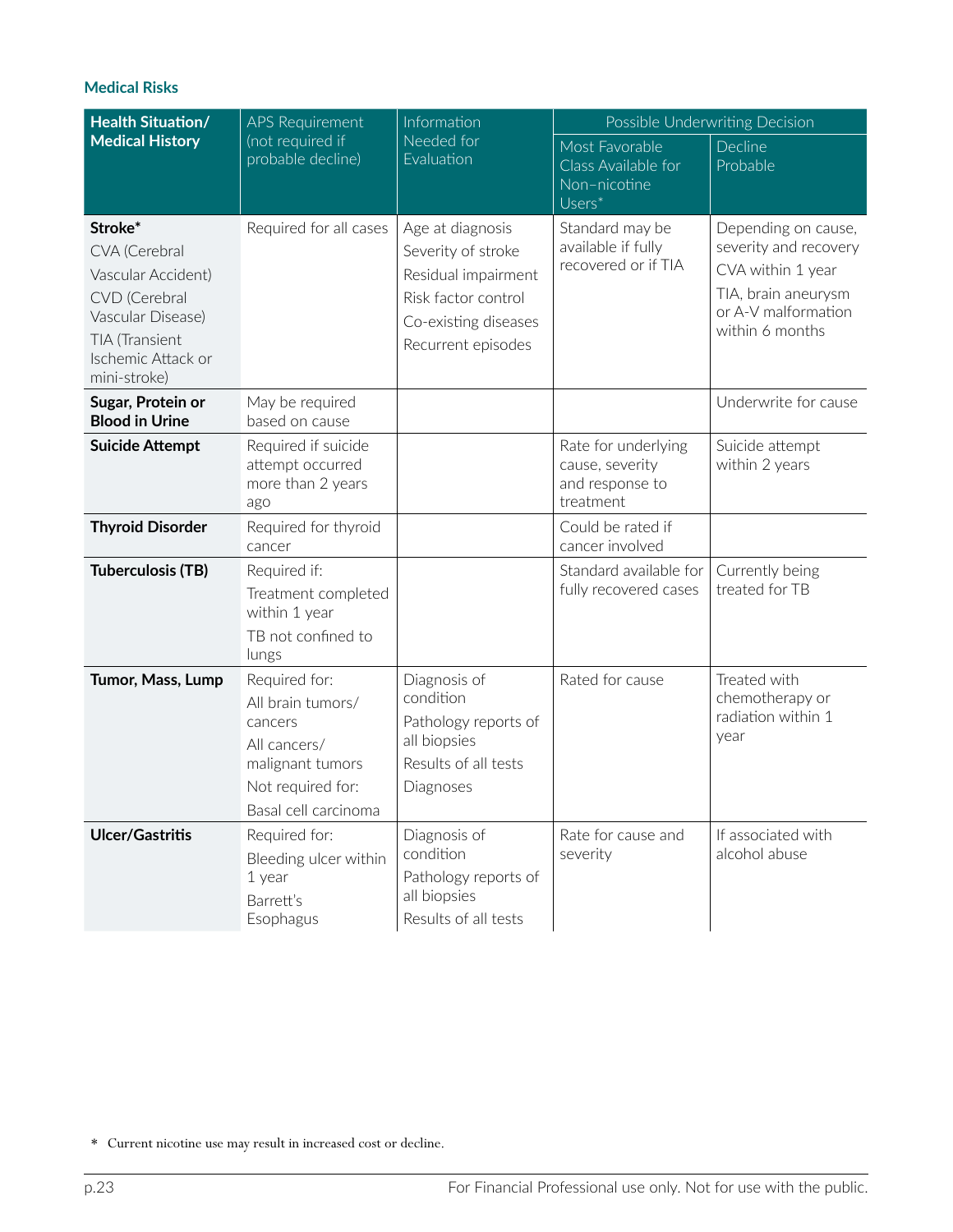| <b>Risk</b>              | Questionnaire               | Possible Underwriting Decision                                               |                                                                                                                                                                                        |  |
|--------------------------|-----------------------------|------------------------------------------------------------------------------|----------------------------------------------------------------------------------------------------------------------------------------------------------------------------------------|--|
|                          |                             | Most Favorable                                                               | Decline                                                                                                                                                                                |  |
|                          |                             | Class Available                                                              | Probable                                                                                                                                                                               |  |
| <b>Aviation</b>          | Aviation Supplement         | Flat extras apply for:                                                       | Aviation Exclusion Rider                                                                                                                                                               |  |
| (Private piloting)       |                             | Student pilots                                                               | (AER) for:                                                                                                                                                                             |  |
|                          |                             | Private pilots with less than<br>26 hours flying time per year               | History of alcohol/substance<br>abuse or treatment                                                                                                                                     |  |
|                          |                             | Any piloting for business<br>purposes                                        | History of driving under the<br>influence or while intoxicated                                                                                                                         |  |
|                          |                             | Any piloting 26-150                                                          | (DUI or DWI)                                                                                                                                                                           |  |
|                          |                             | hours per year without an<br>Instrument Flight Rating (IFR)                  | Bipolar disorder, major<br>depression, psychosis                                                                                                                                       |  |
|                          |                             | All piloting over 150 hours                                                  | Coronary artery disease                                                                                                                                                                |  |
|                          |                             | per year (even with IFR)                                                     | (CAD), heart attack,<br>pacemaker, valve<br>replacement, history of<br>angina or arrhythmia                                                                                            |  |
|                          |                             |                                                                              | Insulin-dependent diabetes                                                                                                                                                             |  |
|                          |                             |                                                                              | Epilepsy/seizure disorder                                                                                                                                                              |  |
|                          |                             |                                                                              | Untreated sleep apnea                                                                                                                                                                  |  |
|                          |                             |                                                                              | Stroke/Transient Ischemic                                                                                                                                                              |  |
|                          |                             |                                                                              | Attack (TIA)                                                                                                                                                                           |  |
|                          |                             |                                                                              | Age 71+                                                                                                                                                                                |  |
| <b>Bankruptcy</b>        | <b>Financial Supplement</b> |                                                                              | Any bankruptcy that has<br>not yet been discharged for<br>> 1 year or payment plan<br>confirmed                                                                                        |  |
| <b>Criminal Activity</b> |                             |                                                                              | If committed a major felony<br>or more than 1 felony;<br>if currently on parole or<br>probation, or if less than<br>or equal to 1 year since<br>discharge or if charges are<br>pending |  |
| <b>Driving History</b>   |                             | No DUI/DWI reckless driving,<br>revoked or suspended license<br>in the past: | More than 1 DUI/DWI in the<br>past 5 years<br>Significant traffic violations                                                                                                           |  |
|                          |                             | 5 years, Preferred Best,                                                     |                                                                                                                                                                                        |  |
|                          |                             | Preferred                                                                    |                                                                                                                                                                                        |  |
|                          |                             | 3 years, Select                                                              |                                                                                                                                                                                        |  |
|                          |                             | 2 years, Standard                                                            |                                                                                                                                                                                        |  |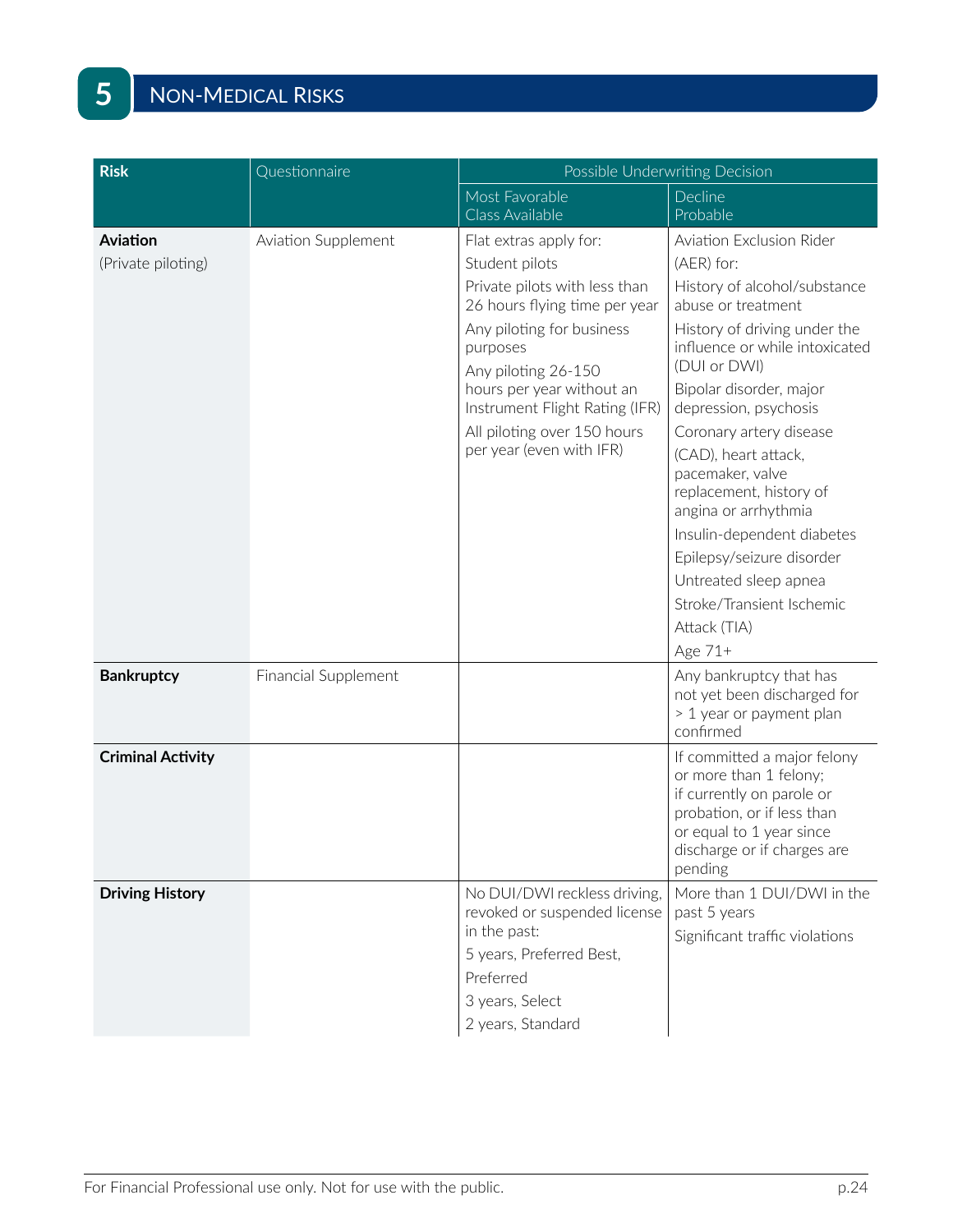#### **Non-Medical Risks**

| <b>Risk</b>                                    | Questionnaire                                                                                                                                                  | Possible Underwriting Decision                                                                                                                                                                         |                                               |  |
|------------------------------------------------|----------------------------------------------------------------------------------------------------------------------------------------------------------------|--------------------------------------------------------------------------------------------------------------------------------------------------------------------------------------------------------|-----------------------------------------------|--|
|                                                |                                                                                                                                                                | Most Favorable Class<br>Available                                                                                                                                                                      | <b>Decline</b><br>Probable                    |  |
| <b>Hazardous</b><br>Occupation or<br>Avocation | Climbing Supplement<br>Underwater Diving (SCUBA)<br>Supplement<br>Sky Sports (e.g., skydiving,<br>hang gliding, ultra-light, hot<br>air ballooning) Supplement | Coverage available, but<br>flat extra premium may be<br>required<br>Scuba: Preferred Best may be<br>available if recreational diving<br>in less than 100 feet                                          |                                               |  |
|                                                | Motor Sports Supplement                                                                                                                                        |                                                                                                                                                                                                        |                                               |  |
| <b>Resident Alien</b>                          | Resident Alien Supplement                                                                                                                                      |                                                                                                                                                                                                        |                                               |  |
| <b>Travel, Foreign</b>                         | Foreign Travel/Residence<br>Supplement                                                                                                                         | No rating for past travel<br>No rating for travel of $<$ 4<br>consecutive weeks<br>Special state guidelines may<br>apply<br>Application, requirements<br>and delivery must be<br>completed in the U.S. | Countries on State<br>Department warning list |  |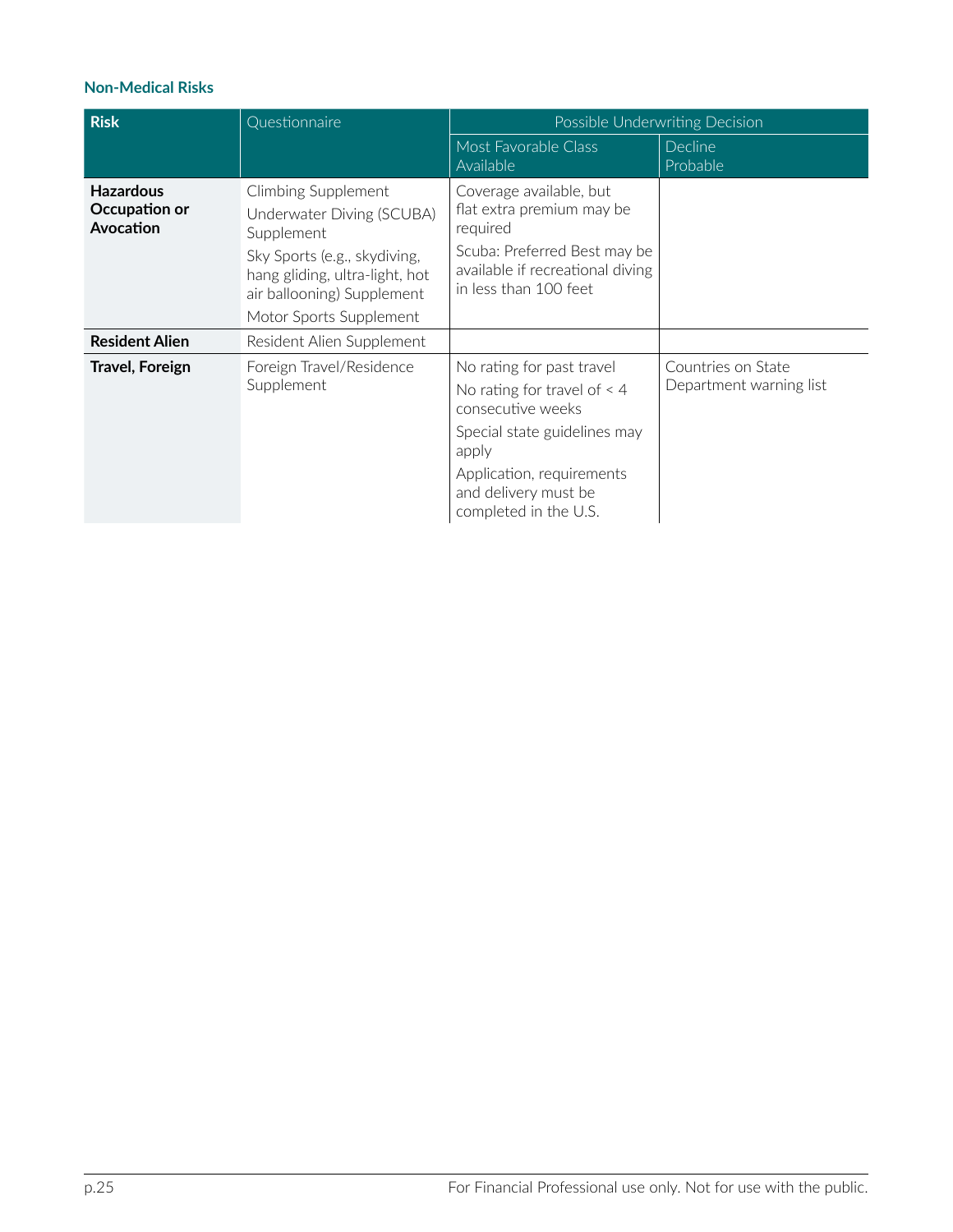Financial underwriting is a key part of the underwriting process. Underwriting can go faster and more smoothly if you submit the case with a fully completed application, explanatory cover letter and documentation supporting the amount of insurance applied for. A good cover letter should include:

- Reason for the insurance
- How the amount applied for was determined
- Total amount of insurance on the insured's life with all companies
- Pending applications
- Life insurance to be replaced
- Reason for unusual or complex ownership and beneficiary designations

Please include with your cover letter the illustrations or quote used to help make the sale and financial statements that help demonstrate the need for insurance.

Our underwriters follow the guidelines below. The facts of each case will determine how much coverage we offer. You may use these guidelines to help your clients and to determine the information we need in order to evaluate the case.

**Note:** Applications over \$10 million require 3rd party verification of financial information. Please reference the age and amount requirement chart on page 8 for more details.

#### **Personal**

| Purpose                                                               | Documentation                                                                                                                                                                                                                                                           | Coverage Amounts                                                                                                                                                                                                                                                                                                                                         |                                                                                                                  |
|-----------------------------------------------------------------------|-------------------------------------------------------------------------------------------------------------------------------------------------------------------------------------------------------------------------------------------------------------------------|----------------------------------------------------------------------------------------------------------------------------------------------------------------------------------------------------------------------------------------------------------------------------------------------------------------------------------------------------------|------------------------------------------------------------------------------------------------------------------|
| <b>Income Replacement</b>                                             | Gross annual earned income<br>How the insurance need was determined<br>You may be required to submit any or all of the<br>following:<br>Reason(s) for the amount of coverage requested<br>Financial Supplement<br><b>Financial Needs Analysis</b><br>W-2 or Tax Returns | Proposed Insured's<br>Age<br>$21 - 40$<br>$41 - 50$<br>$51 - 60$<br>$61 - 70$<br>70 and over                                                                                                                                                                                                                                                             | Maximum Factor<br>30 x income<br>20 x income<br>15 x income<br>$10 \times$ income<br>Individual<br>Consideration |
| Spouse/Domestic<br><b>Partner with No Earned</b><br><b>Income</b>     | The income-earning spouse/domestic partner<br>gross annual earned income<br>The total amount of personal insurance in force<br>and pending on both spouses/domestic partners<br>You may be required to submit a financial needs<br>analysis                             | Age 70 and below:<br>Up to 100% of the income-earning spouse/<br>million<br>Individual consideration if over \$3 million<br>Age 71 and above:                                                                                                                                                                                                            | domestic partner's coverage to a maximum of \$3<br>Coverage will be considered on an individual basis            |
| Spouse/Domestic<br><b>Partner with Lesser</b><br><b>Earned Income</b> | Gross annual income for each spouse/domestic<br>partner<br>The total amount of personal coverage in force<br>and pending on both spouses/domestic partners<br>You may be required to submit a financial needs<br>analysis                                               | Age 70 and below:<br>The greater of the amount justified by the<br>income replacement guidelines or 100 percent<br>of the higher income earning spouse/domestic<br>partner's coverage, to include a maximum of<br>\$3 million<br>Individual consideration if over \$3 million<br>Age 71 and above:<br>Coverage will be considered on an individual basis |                                                                                                                  |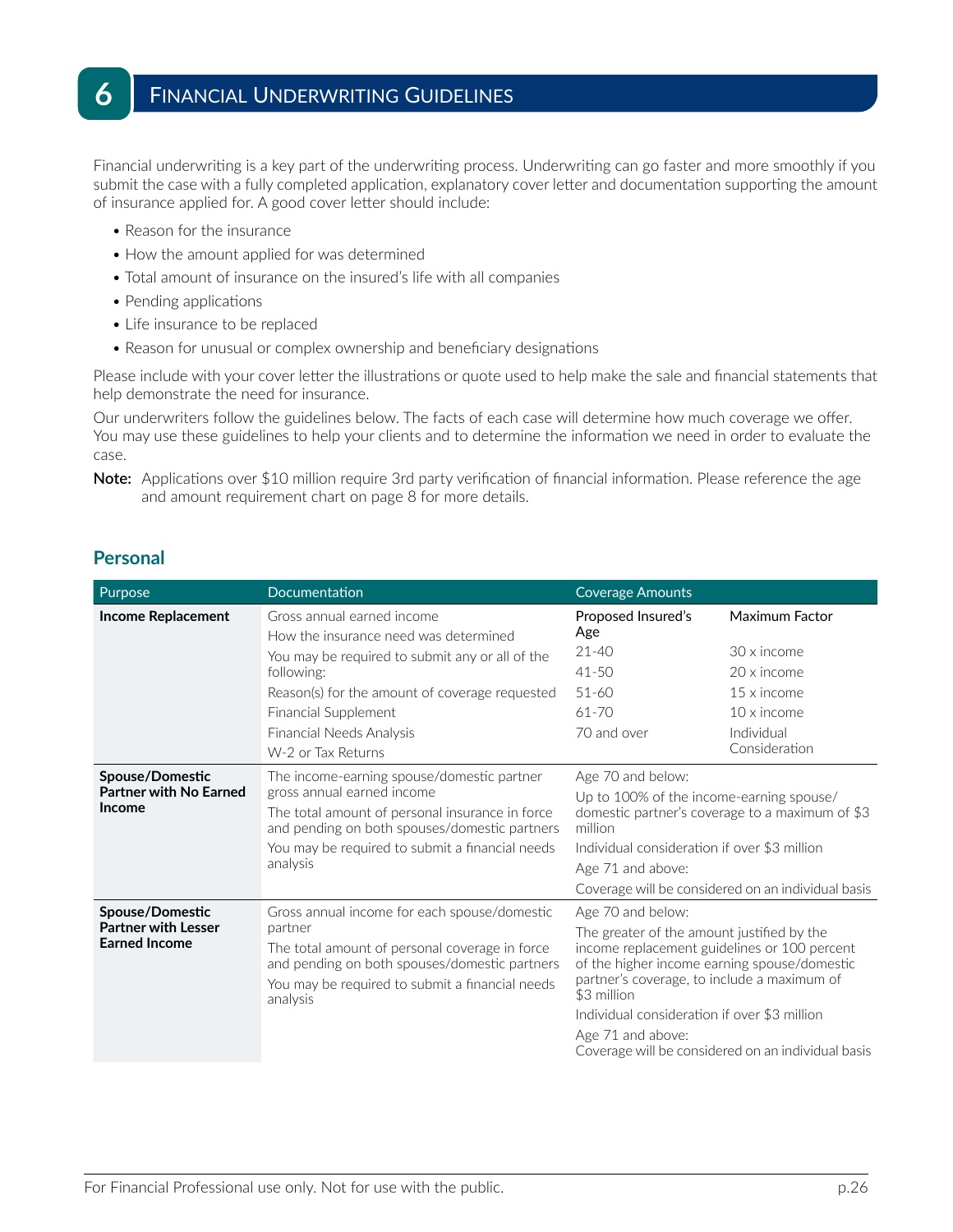# **Personal**

| Purpose                                                                                          | Documentation                                                                                                                                                                                                                                                                                                                                                                                                                                                                                                                                                                                                                                                                                                                                                                                                                                                                                                                                                                                                                                                                                                                                            | <b>Coverage Amounts</b>                                                                                                                                                                                                                                                                                                                                                                                                                                                                                                                                                                                                                                                                                                                                                                                                             |
|--------------------------------------------------------------------------------------------------|----------------------------------------------------------------------------------------------------------------------------------------------------------------------------------------------------------------------------------------------------------------------------------------------------------------------------------------------------------------------------------------------------------------------------------------------------------------------------------------------------------------------------------------------------------------------------------------------------------------------------------------------------------------------------------------------------------------------------------------------------------------------------------------------------------------------------------------------------------------------------------------------------------------------------------------------------------------------------------------------------------------------------------------------------------------------------------------------------------------------------------------------------------|-------------------------------------------------------------------------------------------------------------------------------------------------------------------------------------------------------------------------------------------------------------------------------------------------------------------------------------------------------------------------------------------------------------------------------------------------------------------------------------------------------------------------------------------------------------------------------------------------------------------------------------------------------------------------------------------------------------------------------------------------------------------------------------------------------------------------------------|
| Juvenile<br>(minimum age: 15 days;<br>maximum age: 20 years;<br>must be dependent if<br>over 18) | All juveniles should be covered in equal amounts<br>Amount of insurance in force on the parents (or<br>legal guardians) and siblings<br>Justification for the amount applied for if it<br>exceeds coverage on either parent, legal guardian<br>or siblings<br>If owner is the juvenile's legal guardian, provide a<br>copy of the guardianship papers<br>If owner is someone other than a parent or<br>legal guardian (e.g., grandparent), the parent or<br>legal guardian with whom the juvenile resides<br>must sign the application-Part I and any Part II<br>non-medical application                                                                                                                                                                                                                                                                                                                                                                                                                                                                                                                                                                 | Up to 50% of amount of personal coverage on<br>the highest insured parent or legal guardian, but<br>not more than the amount of coverage on the<br>least insured parent or legal guardian; individual<br>consideration for applications over \$1 million                                                                                                                                                                                                                                                                                                                                                                                                                                                                                                                                                                            |
| Debt Repayment                                                                                   |                                                                                                                                                                                                                                                                                                                                                                                                                                                                                                                                                                                                                                                                                                                                                                                                                                                                                                                                                                                                                                                                                                                                                          | Coverage is not separately underwritten for<br>personal debt repayment purposes                                                                                                                                                                                                                                                                                                                                                                                                                                                                                                                                                                                                                                                                                                                                                     |
| <b>Estate Conservation</b>                                                                       | Total personal assets and liabilities, as well as<br>additional financial documentation as required by<br>underwriting                                                                                                                                                                                                                                                                                                                                                                                                                                                                                                                                                                                                                                                                                                                                                                                                                                                                                                                                                                                                                                   | Usually based on projected net worth x 55%;<br>projected net worth based on current net worth<br>grown at 6% annual rate, for lesser of 15 years or<br>life expectancy<br>Coverage in excess of guideline amounts on<br>individual consideration basis                                                                                                                                                                                                                                                                                                                                                                                                                                                                                                                                                                              |
| Charitable<br><b>Giving</b>                                                                      | You may be asked to provide additional financial<br>documentation such as the proposed insured's<br>Schedule A and Form 8283 (non-cash gifts)<br>attached to the 1040 return and/or receipts from<br>a charity                                                                                                                                                                                                                                                                                                                                                                                                                                                                                                                                                                                                                                                                                                                                                                                                                                                                                                                                           | The average of the last 3 years' history of<br>charitable gifts x the lesser of 50 years or<br>remaining life expectancy<br>Coverage in excess of guideline amounts on<br>individual consideration basis                                                                                                                                                                                                                                                                                                                                                                                                                                                                                                                                                                                                                            |
| <b>Special Needs</b>                                                                             | An individual with special needs generally refers<br>to someone with a mental, emotional or physical<br>disability-or a high risk of developing one-that<br>impacts (or will impact) their ability to care for<br>themselves physically and financially.<br>The proposed insured is someone who provides<br>personal care services and/or financial support for<br>the person with special needs; someone whose<br>death will result in a financial hardship for the<br>person with special needs.<br>The policy owner will typically be either the in-<br>sured or a trust for the benefit of the person with<br>special needs.<br>If the amount requested exceeds what would nor-<br>mally be allowed by rolling up the special needs<br>benefit allowance under other coverage purposes,<br>the underwriter has individual discretion to offer<br>additional coverage to the extent that the appli-<br>cant can reasonably demonstrate need. Informa-<br>tion may be required to demonstrate the need for<br>the additional coverage amount, and to document<br>the plan for using the death benefit to provide for<br>the person with special needs. | Coverage will be capped at the lesser of \$1million<br>or 20% of the total amount of coverage for which<br>the proposed insured would otherwise qualify<br>under all other personal insurance guidelines.<br>The amount of death benefit required to fund<br>special needs may vary substantially depending<br>upon a number of factors, including the na-<br>ture and severity of the condition affecting the<br>person with special needs, current and projected<br>future costs of care specific to the condition,<br>as well as the financial abilities and planning<br>goals of the care provider(s). In some cases, the<br>projected death benefit needed to cover special<br>needs will be within what would be allowed for<br>the proposed insured under existing income<br>replacement and estate conservation guidelines. |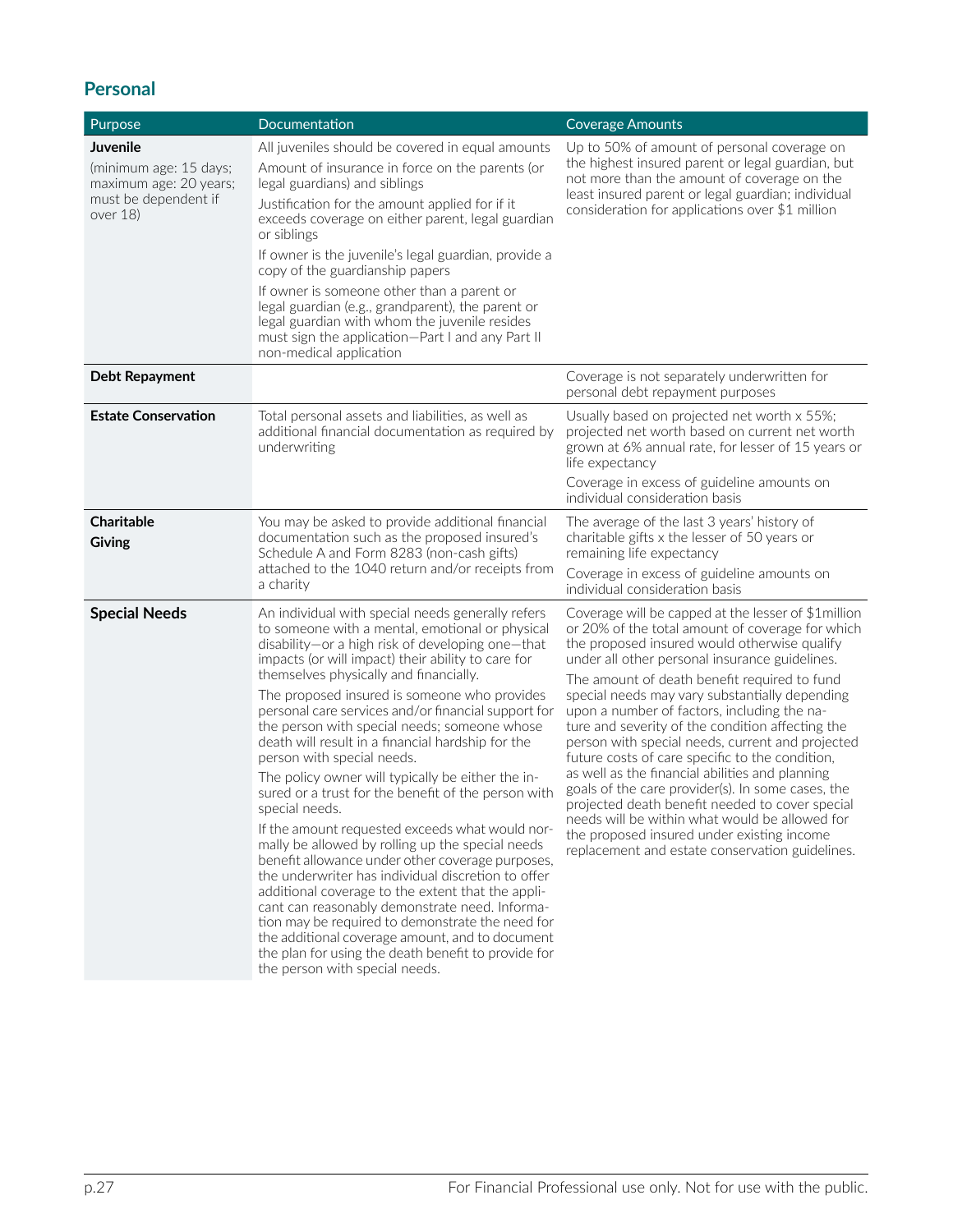## **Business**

| Purpose                                         | Documentation                                                                                                                                                                                                                                                                                                                                                                                                                                    | <b>Coverage Amounts</b>                                                                                                                                                                                                                                                                                                                                                                                       |  |
|-------------------------------------------------|--------------------------------------------------------------------------------------------------------------------------------------------------------------------------------------------------------------------------------------------------------------------------------------------------------------------------------------------------------------------------------------------------------------------------------------------------|---------------------------------------------------------------------------------------------------------------------------------------------------------------------------------------------------------------------------------------------------------------------------------------------------------------------------------------------------------------------------------------------------------------|--|
| Debt Repayment                                  | Owner: Business must own the policy<br>Amount of debt and remaining term of loan<br>You may be required to submit additional docu-<br>mentation, which could include a copy of the loan<br>agreement and/or mortgage document or bank<br>commitment letter<br>Lines of Credit: bank or lending institution state-<br>ment that documents the borrowing activity over<br>the immediately preceding 2-year period<br>Business financial statements | Debt repayment coverage can be considered<br>in addition to Key Person coverage, but cannot<br>exceed 100% of the debt and cannot exceed 50%<br>of the amount allowed by key person multipliers<br>Lines of Credit may be insured if they have been<br>used during the 2 years immediately preceding<br>the application date<br>Policy term cannot exceed remaining term of the<br>loan by more than 10 years |  |
| <b>Key Person</b>                               | Owner and beneficiary must be the business                                                                                                                                                                                                                                                                                                                                                                                                       | 5-10 x annual wages (depending on involvement                                                                                                                                                                                                                                                                                                                                                                 |  |
|                                                 | Complete the Business portion of the Financial<br>section of the application-Part I                                                                                                                                                                                                                                                                                                                                                              | in the business operations and circumstances);<br>higher amounts will be considered on an individ-<br>ual basis                                                                                                                                                                                                                                                                                               |  |
|                                                 | Provide current wage amounts, not projections                                                                                                                                                                                                                                                                                                                                                                                                    | Up to 100% of non-wage benefits may be includ-<br>ed, at the underwriter's discretion                                                                                                                                                                                                                                                                                                                         |  |
| <b>Buy-Sell</b><br><b>Business Continuation</b> | Owner and beneficiary must be the person or<br>entity that will (or has the option to) buy the<br>insured's interest in the business.                                                                                                                                                                                                                                                                                                            | Coverage amount will be determined based on<br>the evaluation of the case, including ownership<br>and business valuation.                                                                                                                                                                                                                                                                                     |  |
| <b>Business Succession</b>                      | Complete the Business portion of the Financial<br>section of the Application Part 1.                                                                                                                                                                                                                                                                                                                                                             |                                                                                                                                                                                                                                                                                                                                                                                                               |  |
|                                                 | Complete the Financial Supplement.                                                                                                                                                                                                                                                                                                                                                                                                               |                                                                                                                                                                                                                                                                                                                                                                                                               |  |
|                                                 | For amounts greater than \$5 million, a copy of the<br>buy-sell agreement is required.                                                                                                                                                                                                                                                                                                                                                           |                                                                                                                                                                                                                                                                                                                                                                                                               |  |
|                                                 | For amounts \$5million or less, in lieu of the buy-<br>sell agreement, we may allow written confirma-<br>tion that a completed buy-sell agreement is in<br>place, and that the owner and beneficiary listed on<br>the application are consistent with that agree-<br>ment. This confirmation must be signed by the<br>owner or their legal or tax counsel.                                                                                       |                                                                                                                                                                                                                                                                                                                                                                                                               |  |
|                                                 | For amounts \$3million or less, if a formal agree-<br>ment is not in place at the time of the application,<br>we may allow the applicant's legal or tax counsel<br>to verify in writing that the parties have an oral<br>agreement, and that a buy-sell agreement is being<br>drafted (Note we cannot accept this lesser confir-<br>mation if only attested to by the owner).                                                                    |                                                                                                                                                                                                                                                                                                                                                                                                               |  |
|                                                 | For amounts \$500,000 or less, if all the parties<br>are either owners of the business or the business<br>itself, and we have sufficient documentation to<br>support the requested valuation, then no verifica-<br>tion of an agreement is required unless the under-<br>writer determines that additional documentation<br>is needed due to the circumstances of the case.                                                                      |                                                                                                                                                                                                                                                                                                                                                                                                               |  |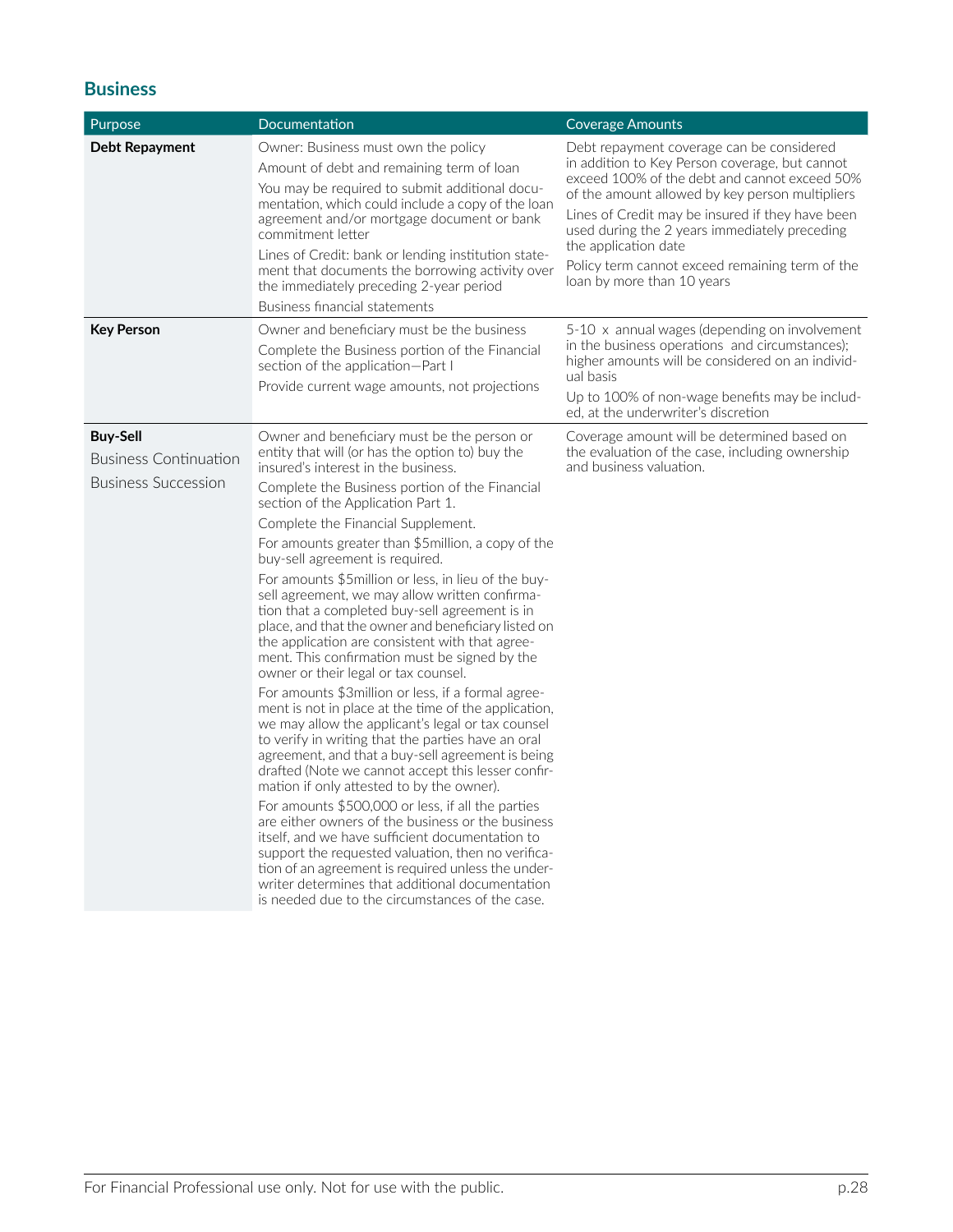# **Temporary Insurance Application and Agreement (TIAA)**

We offer a user-friendly approach to temporary insurance requests. Temporary insurance is designed to cover your client during the underwriting process. Coverage begins the moment your client signs the TIAA paperwork and submits the required premium or payment authorizations, provided the application—Part I is complete and submitted with the original signed TIAA, and all TIAA eligibility questions are correctly answered "no."

#### **Here are a few important points to remember about temporary insurance:**

- Lasts a maximum of 90 days.
- Ends 45 days after the start date if the required exams and tests are not completed and received by Pacific Life by that time.
- Ends the date the owner withdraws the application, refuses the policy or offer, or the date we mail notice that the case is declined.
- Coverage available under a TIAA is the lesser of the amount applied for or \$1 million minus the amount of any insurance on the proposed insured's life in force with Pacific Life under any policies, conditional receipts or other temporary insurance agreements.
- Premium will not be processed from the credit card or checking account until policy delivery (when delivery requirements are submitted).

The policy with TIAA will be current dated when issued unless backdating is requested, and premium/insurance charges will be required from that date forward.

## **Reinsurance Limits**

*Contact your underwriter for reinsurance information.*